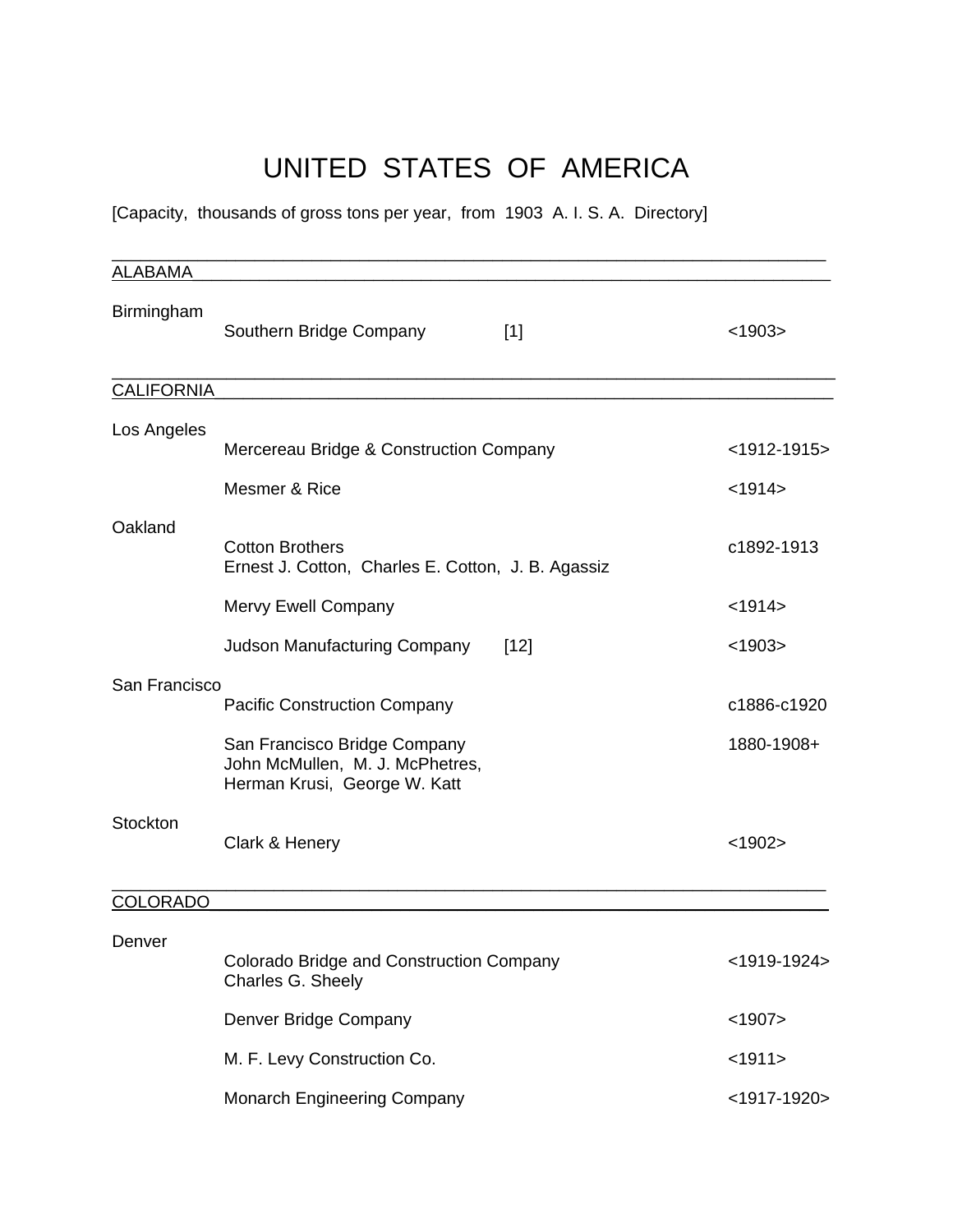|                    | Charles G. Sheely                                                                              |        |       | $<$ 1905-1911>      |
|--------------------|------------------------------------------------------------------------------------------------|--------|-------|---------------------|
| Pueblo             | Pueblo Bridge Company                                                                          |        |       | $<$ 1900-1936>      |
| <b>CONNECTICUT</b> |                                                                                                |        |       |                     |
| <b>Berlin</b>      | American Bridge Company<br><b>Berlin Works</b><br>$[18]$<br><b>Berlin Construction Company</b> | [6]    |       | 1883-c1903<br>1900- |
| <b>DELAWARE</b>    |                                                                                                |        |       |                     |
| Wilmington         | American Bridge Company<br>Edge Moor Works<br>$[30]$                                           |        |       | 1873-1921           |
| <b>GEORGIA</b>     |                                                                                                |        |       |                     |
| Atlanta            | <b>Austin Brothers</b><br>George L. Austin<br>see Dallas, TX                                   |        |       |                     |
| Augusta            | Lombard Iron Works and Supply Company                                                          |        | $[-]$ | < 1903              |
| <b>IDAHO</b>       |                                                                                                |        |       |                     |
| Caldwell           | J. H. Forbes & Company, Ltd.                                                                   |        |       | <1910>              |
| Lewiston           | see Security Bridge Company, Minneapolis                                                       |        |       |                     |
| <b>ILLINOIS</b>    |                                                                                                |        |       |                     |
| Chicago            |                                                                                                |        |       |                     |
|                    | American Bridge Company<br>American Bridge Works                                               | $[24]$ |       | 1891-               |
|                    | American Bridge Company<br>Lassig Works                                                        | $[54]$ |       | 1886-               |
|                    | Chicago Bridge and Iron Works<br>Horace E. Horton                                              | $[12]$ |       | 1889-2005>          |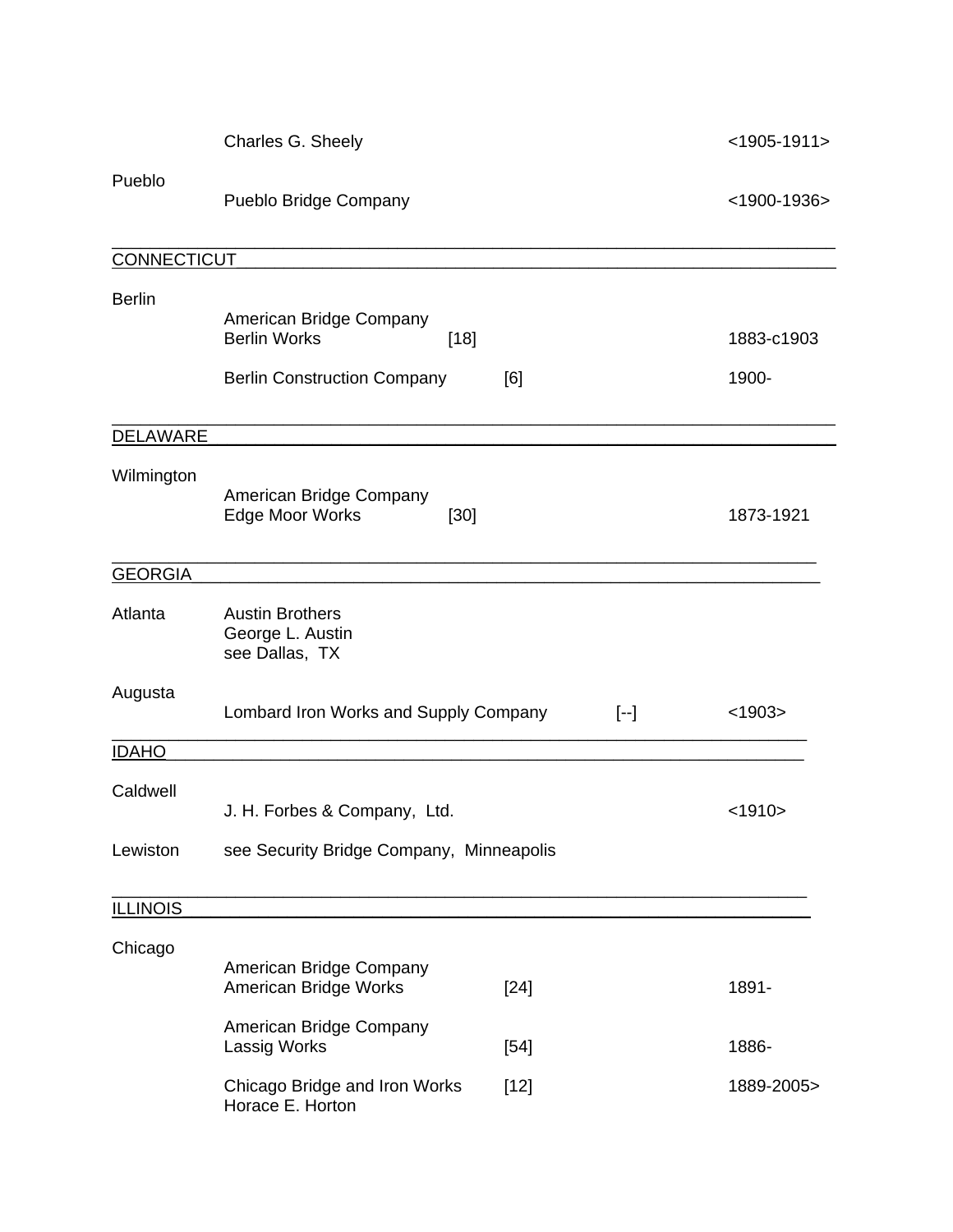|                         | C. Q. Horton (Texas agent)<br>included Kansas City Bridge and Iron, 1889-c1890,<br>and George E. King Bridge Company, 1890-c1895 |                   |                |
|-------------------------|----------------------------------------------------------------------------------------------------------------------------------|-------------------|----------------|
|                         | <b>Continental Bridge Company</b><br>office Chicago; plant at Peotone?                                                           |                   | $<$ 1903-1907> |
|                         | <b>Fitz Simmons and Connell Company</b>                                                                                          |                   | < 1908         |
|                         | Great Lakes Dredge & Dock Company                                                                                                |                   | $<$ 1907-1908> |
|                         | Illinois Bridge Company                                                                                                          |                   | <1912>         |
|                         | Illinois Steel Company (North Works)<br>plant in North Chicago                                                                   | $[15]$            | < 1903         |
|                         | Kelly-Atkinson Construction Company                                                                                              |                   | <1907-1908>    |
|                         | Kenwood Bridge Company                                                                                                           | $[10]$            | < 1903         |
|                         | <b>Morava Construction Company</b>                                                                                               |                   | < 1908         |
|                         | Jules E. Roemheld                                                                                                                |                   | < 1908         |
|                         | Western Bridge Company                                                                                                           | $\left[ -\right]$ | < 1903         |
| Decatur                 | Decatur Bridge Company                                                                                                           | [0.65]            | < 1903         |
| <b>East Saint Louis</b> | Missouri Bridge and Iron Company [1.2]                                                                                           |                   | < 1903         |
| Elizabeth               | Elizabeth Steel Bridge Works<br>George Skene; see Topeka Br. & Ir. Works (KS)                                                    | [1]               | $<$ 1903>      |
| Jacksonville            | Eli Bridge Company see Roodhouse, IL                                                                                             |                   |                |
|                         | Illinois Bridge and Machine Company<br>name changed to                                                                           | $[1.5]$           | 1900-1906      |
|                         | Illinois Steel Bridge Company<br>had an office in or moved to St. Paul, MN                                                       |                   | 1906-1962      |
|                         | liquidated<br><b>Commercial Steel Fabricators</b><br>operated on the same site                                                   |                   | c1963-c1980    |
| Joliet                  | Joliet Bridge and Iron Company                                                                                                   | $[10]$            | < 1903         |
| Peoria                  |                                                                                                                                  |                   |                |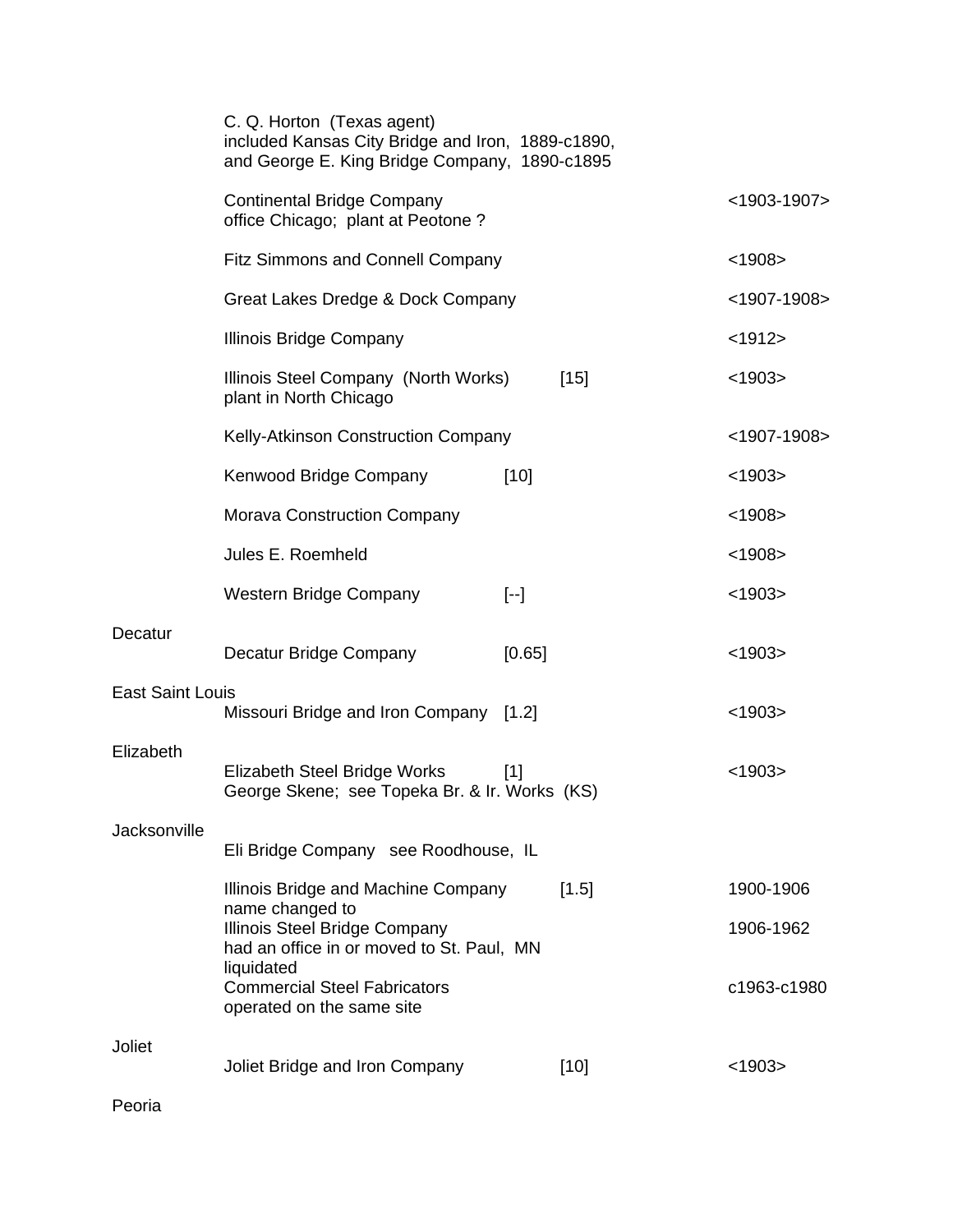|                | A. Lucas & Sons                                                                                                                                                  | [3]               | < 1903     |
|----------------|------------------------------------------------------------------------------------------------------------------------------------------------------------------|-------------------|------------|
| Peotone        | Continental Bridge Company (see Chicago)                                                                                                                         |                   |            |
| Roodhouse      | Eli Bridge Company<br>William E. Sullivan<br>moved to Jacksonville, c1919<br>builder of Ferris wheels etc.                                                       |                   | 1906-2005> |
| Springfield    | Jerome Burtle and Company<br><b>Burtle Construction Company</b><br>erected steel structures<br>see Springfield Bridge and Iron Company                           |                   | c1913-1924 |
|                | Springfield Bridge and Iron Company<br>plant built in 1899; closed and dismantled 1913<br>Joseph E. Burtle, Jerome Burtle<br>Thomas J. Fullenwider, S. J. Willet | $\lceil 5 \rceil$ | 1895-1913  |
| Sullivan       | Illinois Bridge and Iron Company                                                                                                                                 | $[1]$             | < 1903     |
| <b>INDIANA</b> |                                                                                                                                                                  |                   |            |
| Anderson       | Anderson Bridge and Scraper Company                                                                                                                              | $\left[ -\right]$ | < 1903     |
| Attica         | <b>Attica Bridge Company</b><br>Lorenzo C. Curtis, Ernest J. Curtis                                                                                              | [1.5]             | 1897-      |
| Elkhart        | <b>Elkhart Bridge and Iron Company</b><br><b>Elkhart Bridge Company</b>                                                                                          | [3]               | < 1903     |
| Gary           | American Bridge Company<br><b>Gary Works</b>                                                                                                                     |                   | c1919-     |
| Indianapolis   | Brown-Ketcham Iron Works<br>also see Greensburg, PA                                                                                                              | $[45]$            | $<$ 1903>  |
|                | Indianapolis Bridge and Iron Works<br>J. D. Adams and Company                                                                                                    | [6]               | < 1903     |
|                | <b>National Bridge Company</b>                                                                                                                                   |                   |            |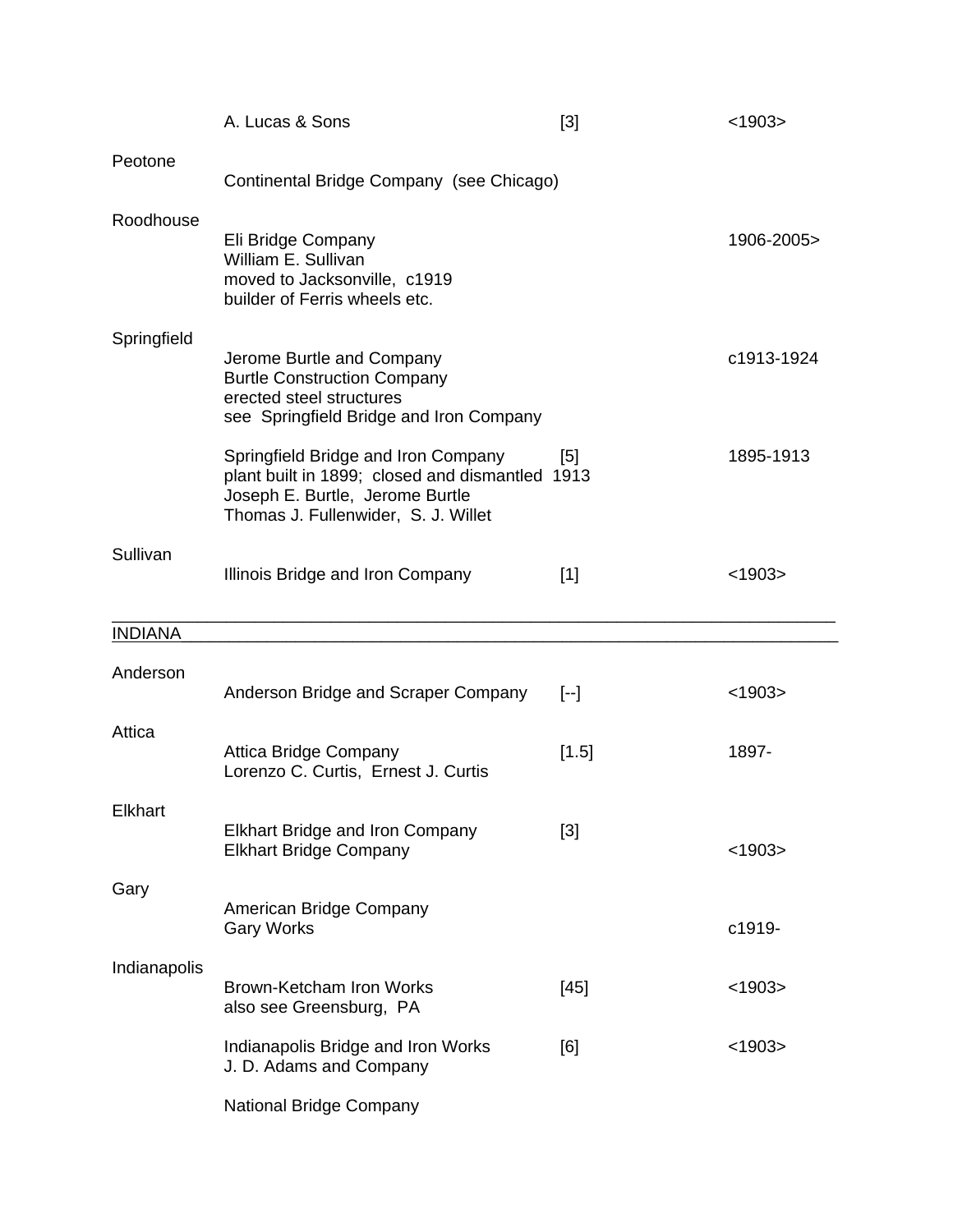|                    | Daniel B. Luten<br>see York, PA                                                                                                                                      |                     |            |
|--------------------|----------------------------------------------------------------------------------------------------------------------------------------------------------------------|---------------------|------------|
|                    | New Castle Bridge Company                                                                                                                                            | [5]                 | 1897-1905  |
|                    | moved to Indianapolis from New Castle, c1900<br>Central States Bridge Company (name changed, 1905)<br>Eugene Runyan, Thomas Campbell, John Campbell,<br>J. E. Troyer |                     | 1905-1930s |
|                    | Noelke-Richards Iron Works                                                                                                                                           | $[6 \text{ to } 7]$ | < 1903     |
|                    |                                                                                                                                                                      |                     |            |
| Lafayette          | American Bridge Company<br>Lafayette Works<br>[3.6]                                                                                                                  |                     | 1889-c1903 |
|                    | Lafayette Engineering Company<br>former owners of Lafayette Bridge Company                                                                                           |                     | 1903-1920s |
| Muncie             | Indiana Bridge Company<br>John R. Marsh, Charles M. Kimbrough                                                                                                        | [10]                | 1886-1920s |
| <b>New Castle</b>  | see New Castle Bridge Company and Central States Bridge<br>Company, Indianapolis                                                                                     |                     |            |
|                    | Pan-American Bridge Company                                                                                                                                          | [6]                 | < 1903     |
| Rochester          | Rochester Bridge Company<br>Frank N. Hoffman, Robert C. Wallace,<br>Lorenzo C. Curtis, William H. Deniston,<br>Arthur L. Densiton, Guy R. Barr                       | [0.7]               | 1896-1930s |
| <b>Terre Haute</b> | Thatcher A. Parker                                                                                                                                                   | $[2]$               | < 1903     |
| <b>Vincennes</b>   | <b>Vincennes Bridge Company</b><br>John Oliphant, Frank Oliphant, Jacob Riddle                                                                                       | [5]                 | 1898-1932> |
| Wabash             | Wabash Bridge and Iron Works                                                                                                                                         | [7.5]               | 1895-1903? |
| Winamac            | Winamac Bridge Company<br>Frain, Wade & Company                                                                                                                      | $[1]$               | < 1903     |
|                    |                                                                                                                                                                      |                     |            |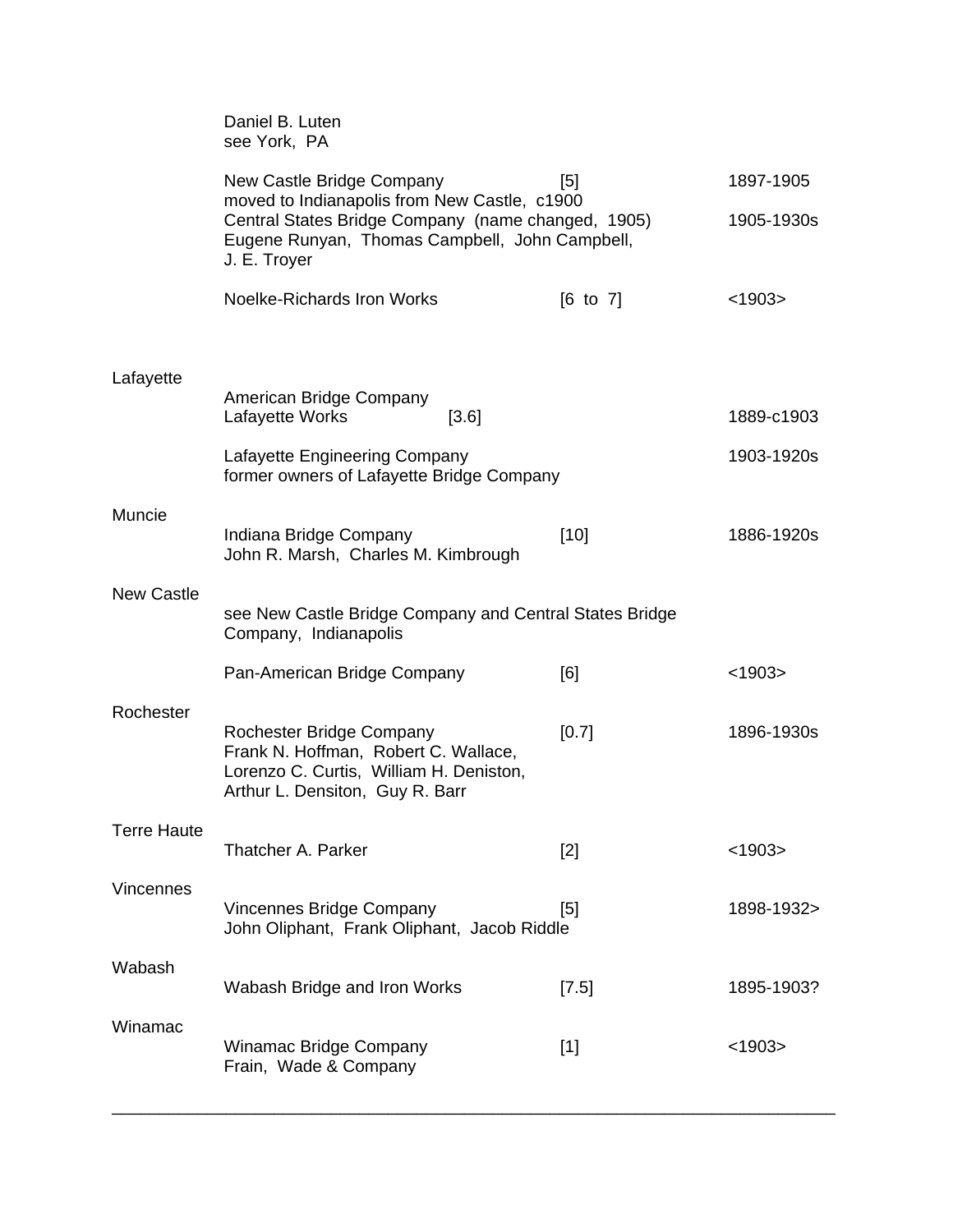| Clinton      | <b>Clinton Bridge Company</b><br>Artemus Lamb<br>sold to C. C. Keeper, 1880s and name changed to<br>Clinton Bridge and Iron Works<br>G. E. Wilson bought in 1892<br>son Orrin A. Wilson was west coast agent<br>name changed to Clinton Bridge Company<br>third generation Wilsons sold, 1964, to<br><b>Allied Steel Company</b> | $[10]$ |         | 1875-1964                |
|--------------|----------------------------------------------------------------------------------------------------------------------------------------------------------------------------------------------------------------------------------------------------------------------------------------------------------------------------------|--------|---------|--------------------------|
| Des Moines   | <b>Federal Bridge Company</b><br>Edwin S. Carpenter, Hamilton Carpenter                                                                                                                                                                                                                                                          |        |         | c1911-                   |
|              | Iowa Bridge Company<br>James S. Carpenter, D. S. Carpenter                                                                                                                                                                                                                                                                       |        |         | c1902-c1929              |
|              | George E. King Bridge Company<br>see Chicago Bridge and Iron, Chicago (1890-c1895)                                                                                                                                                                                                                                               |        |         | c1889-c1912              |
|              | Marsh Bridge Company<br><b>Marsh Engineering Company</b><br>James B. Marsh (had worked for King Bridge Co.<br>and George B. King Bridge Company, 1882-1896)                                                                                                                                                                      |        |         | 1896-1909+               |
|              | N. M. Stark and Company<br>Nathaniel M. Stark, Lynn J. Tuttle                                                                                                                                                                                                                                                                    |        |         | 1894-1921>               |
|              | Des Moines Bridge and Iron Works<br>Des Moines Bridge and Iron Company<br>Pittsburgh-Des Moines Steel Company (1918)<br>William H. Jackson, Berkeley M. Moss, Edward W. Crellin<br>office opened in Pittsburgh, 1907                                                                                                             | [4]    |         | 1900-2000>               |
| Marshalltown | Marshalltown Bridge, Boiler, and Machine Shops<br>A. E. Shorthill Company, Inc.                                                                                                                                                                                                                                                  |        | $[2.5]$ | < 1903                   |
| Ottumwa      | <b>Fair-Williams Bridge and Manufacturing Company</b><br><b>Ottumwa Supply &amp; Construction Company</b><br>E. D. Fair, George A. Zika, J. F. Colson                                                                                                                                                                            |        | $[2]$   | $<$ 1903-<br><1908-1919> |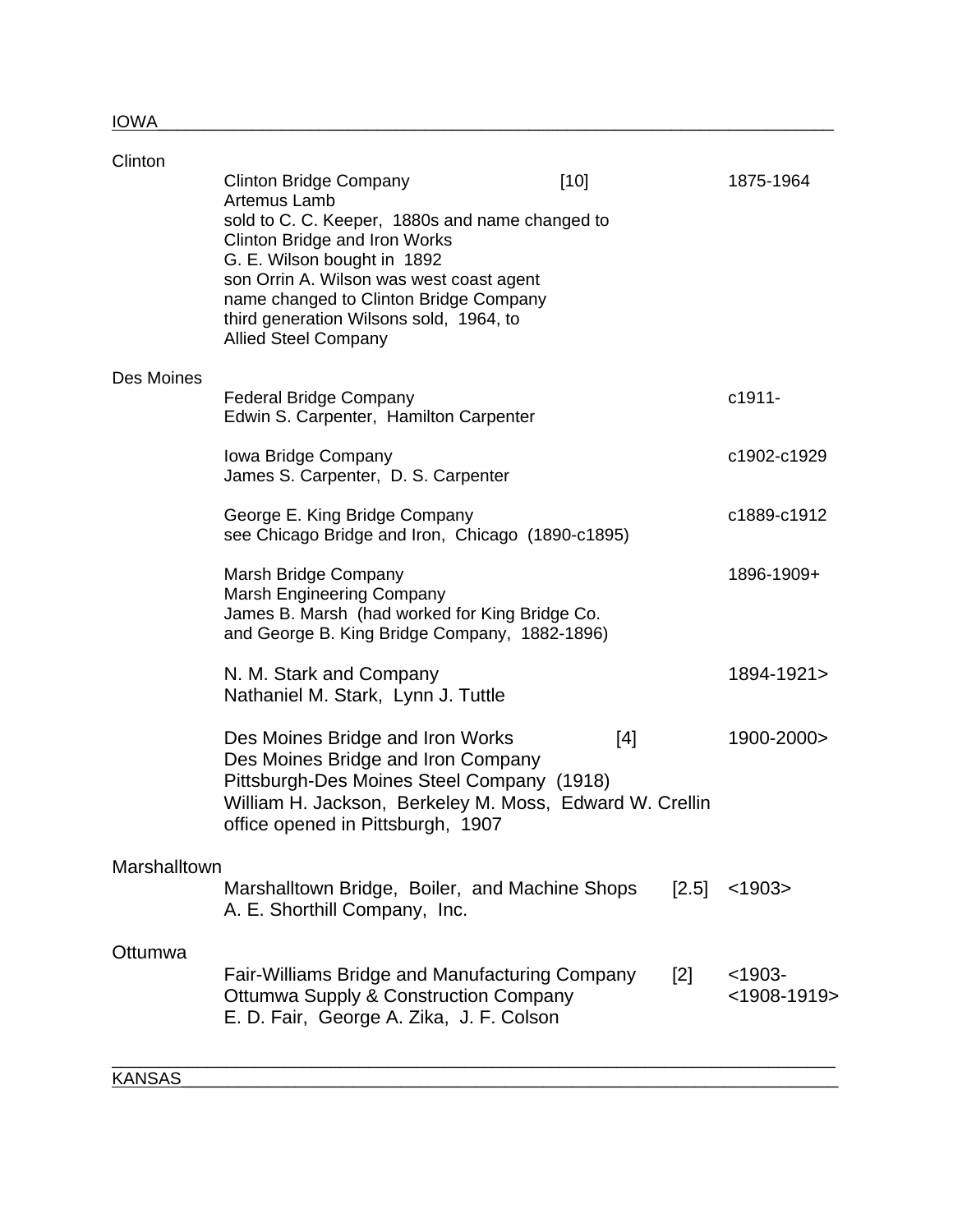| Leavenworth          | Leavenworth Bridge and Iron Company<br>John B. Tearney                                                                                                                                               |         |         |                 |
|----------------------|------------------------------------------------------------------------------------------------------------------------------------------------------------------------------------------------------|---------|---------|-----------------|
|                      | Missouri Valley Bridge and Iron Works<br>Missouri Valley Bridge and Iron Company<br>Edwin I. Farnsworth and D. W. Eaves (1874)<br>A. J. Tullock, Katherine S. Tullock<br>J. V. Jenkins (Texas agent) |         | $[12]$  | 1874-1975+      |
|                      | John B Tearney and Company<br>Rohr and Tearney<br>Al Rohr                                                                                                                                            |         |         | 1875-1929       |
| Topeka               | Fred Luttjohann                                                                                                                                                                                      |         |         | $\{\{1931\}\}\$ |
|                      | Topeka Bridge and Iron Works<br>see Elizabeth Steel Bridge Works, Elizabeth, IL                                                                                                                      |         | $[1]$   | < 1903          |
| Wichita              | Southwestern Bridge and Iron Company, Wichita Works<br>see Enid (OK) Works                                                                                                                           |         | $[4.2]$ | < 1903          |
| <b>KENTUCKY</b>      |                                                                                                                                                                                                      |         |         |                 |
| Louisville           | Louisville Bridge and Iron Company                                                                                                                                                                   | $[7.5]$ |         | < 1903          |
| <b>MAINE</b>         |                                                                                                                                                                                                      |         |         |                 |
| Portland             | <b>Fletcher and Crowell Company</b>                                                                                                                                                                  | $[1]$   |         | < 1903          |
|                      | Megquier and Jones Company                                                                                                                                                                           | $[3]$   |         | < 1903          |
| <b>MARYLAND</b>      |                                                                                                                                                                                                      |         |         |                 |
| <b>Baltimore</b>     | <b>Baltimore Bridge Company</b>                                                                                                                                                                      | $[7]$   |         | < 1903          |
| Westport             | Lauer and Harper Company                                                                                                                                                                             | [5]     |         | < 1903          |
| <b>MASSACHUSETTS</b> |                                                                                                                                                                                                      |         |         |                 |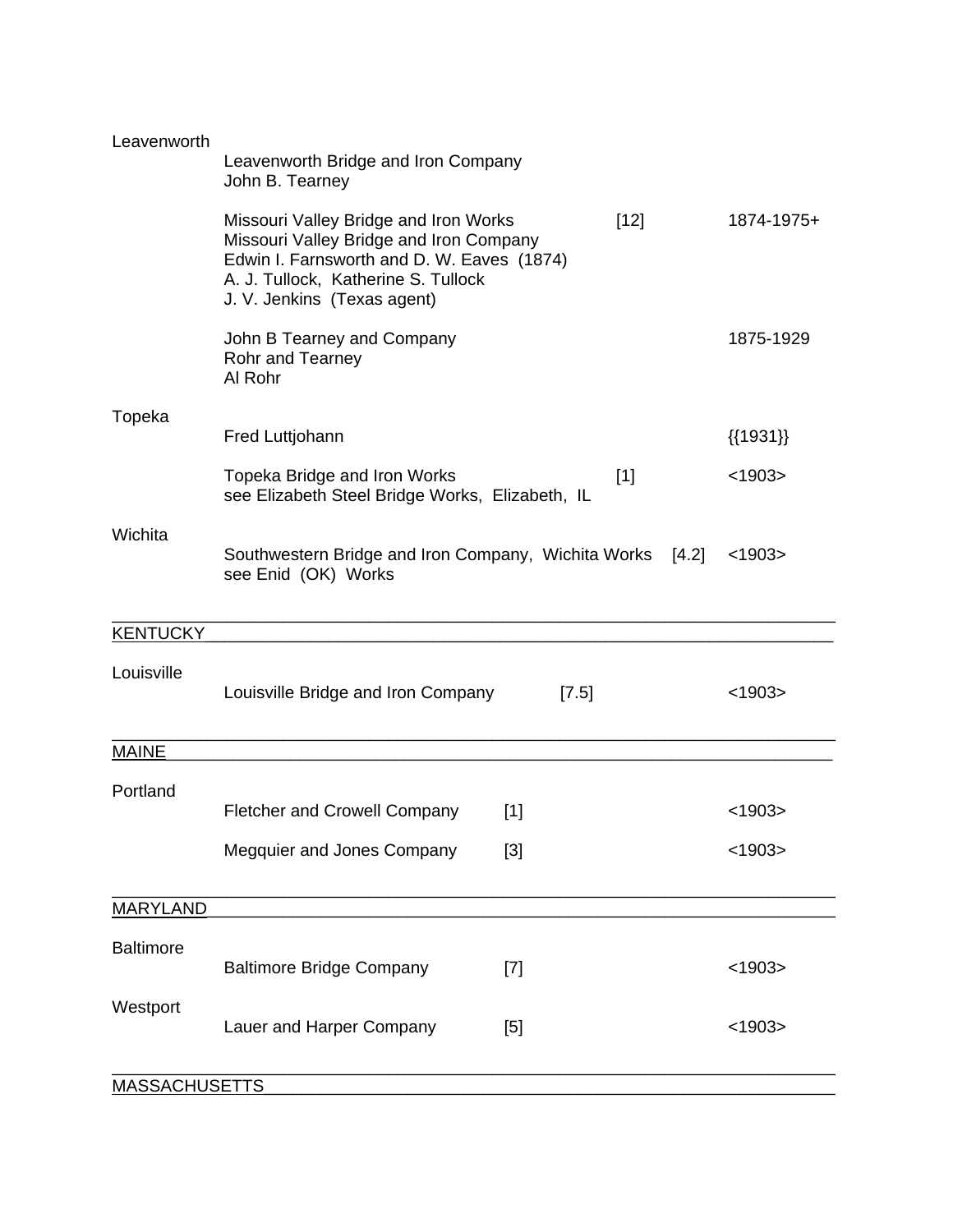| <b>Boston</b>       | <b>Boston Bridge Works</b><br>D. H. Andrews, John C. Moses                                        | $[15]$ | 1876-1938         |
|---------------------|---------------------------------------------------------------------------------------------------|--------|-------------------|
| <b>East Everett</b> | New England Structural Company<br>Walter B. Douglas, Charles N. Fitts                             | $[17]$ | 1899-1938         |
| Springfield         | R. F. Hawkins Iron Works                                                                          | $[4]$  | < 1903            |
|                     |                                                                                                   |        |                   |
|                     | Norton Bridge Works                                                                               | [2.5]  | < 1903            |
|                     | <b>Springfield Construction Company</b>                                                           | [6]    | < 1903            |
| Winchester          | see Ellis & Buswell, Woburn                                                                       |        |                   |
| Woburn              | J. M. Ellis & Company<br>Ellis & Buswell                                                          |        | 1879-<br>$-1920s$ |
| Worcester           | Eastern Bridge & Structural Company<br>Ralph A. Brown, A. Sherman Miller, Jr.,<br>John C. Stewart | $[3]$  | 1900-1961         |
| <b>MICHIGAN</b>     |                                                                                                   |        |                   |
| Detroit             | American Bridge Company<br><b>Detroit Works</b><br>[16.8]                                         |        | 1863-c1903        |
| Port Huron          | W. G. Jenks and R. M. Norton                                                                      |        | $<$ 1915>         |
|                     | Tunnel City Bridge and Iron Works                                                                 |        | $<$ 1903>         |
| <b>MINNESOTA</b>    |                                                                                                   |        |                   |
| Mankato             | <b>Mayer Brothers</b>                                                                             |        | < 1904            |
| Minneapolis         | American Bridge Company<br>Gillette-Herzog Works<br>[16.8]                                        |        | c1891-c1903       |
|                     | A. Y. Bayne and Company                                                                           |        | $<$ 1909-1910>    |
|                     | <b>Great Northern Bridge Company</b>                                                              |        | 1911-1923         |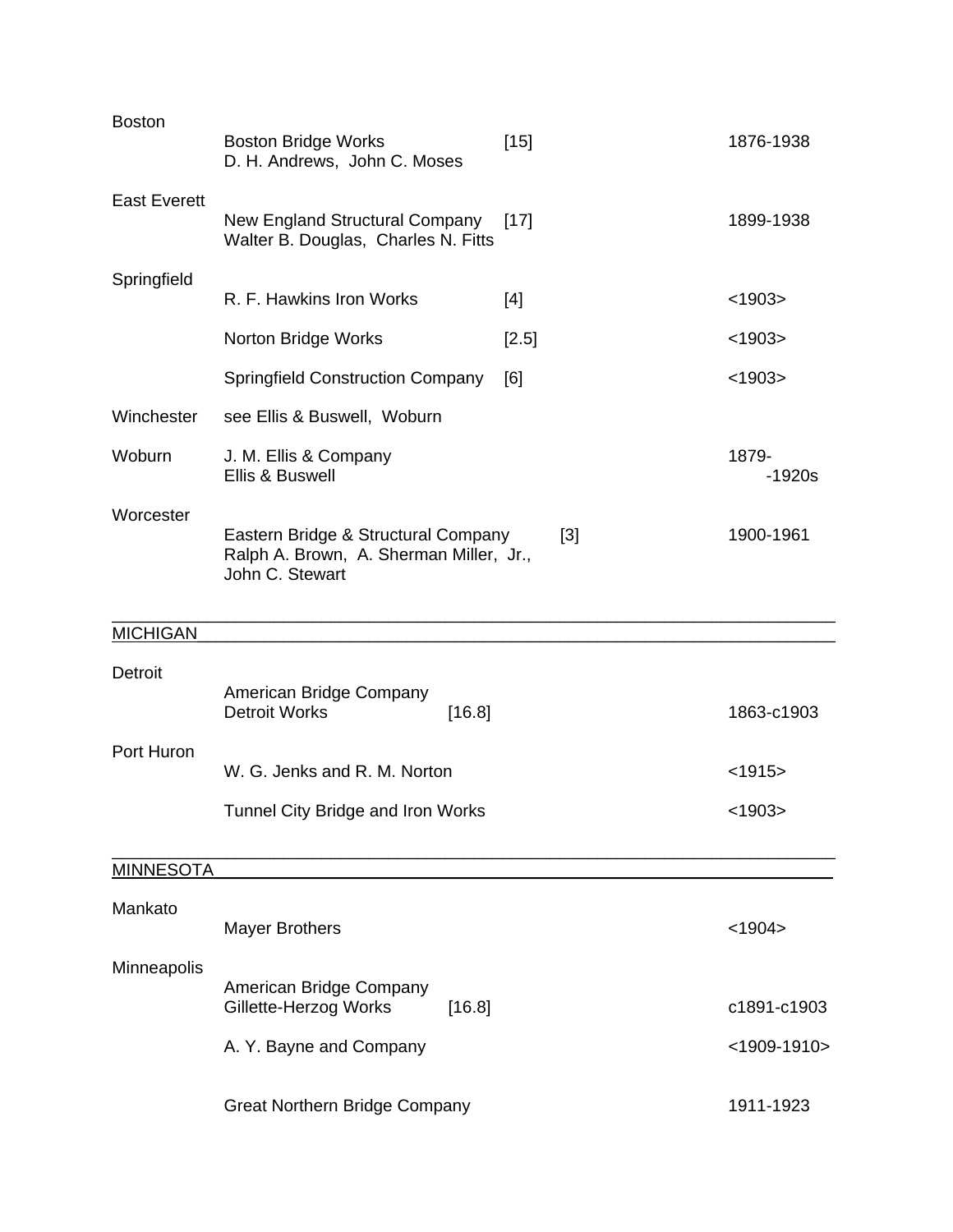|                    | S. M. Hewitt, W. E. Hewitt, C. P. Jones,<br>R. C. Jones, Charles T. Glasser                                                                                                                                                                                     |        |                                   |
|--------------------|-----------------------------------------------------------------------------------------------------------------------------------------------------------------------------------------------------------------------------------------------------------------|--------|-----------------------------------|
|                    | William S. Hewitt and Company<br>Security Bridge Company (relocated to Billings, MT, 1911?)<br>Hewitt Systems (prestressed concrete)<br>W. S. Hewitt, son of S. M. Hewitt<br>Arthur L. Hewitt, cousin of W. S.<br>William P. Roscoe; branch office Lewiston, ID |        | 1899-1904><br>1905-1926<br>1913 > |
|                    | Minneapolis Steel and Machinery Company<br>Lewis Gillette, George Gillette former owners of Gillette-Herzog<br>Arthur H. Allen (see Montana Br. and Ir. Co., Livingston, MT)                                                                                    | $[12]$ | $<$ 1907-1950>                    |
| <b>Red Wing</b>    | William P. Glardon                                                                                                                                                                                                                                              |        | $<$ 1907-1908>                    |
| Saint Paul         | Saint Paul Foundry Company                                                                                                                                                                                                                                      | $[7]$  | < 1903                            |
| <b>MISSOURI</b>    |                                                                                                                                                                                                                                                                 |        |                                   |
| <b>Kansas City</b> | A. M. Blodgett                                                                                                                                                                                                                                                  |        | < 1904                            |
|                    | Interstate Bridge Company                                                                                                                                                                                                                                       |        | < 1902 >                          |
|                    | Kansas City Bridge Company<br>G. H. Wheelock, A. Blodgett<br>see Chicago Bridge and Iron, Chicago                                                                                                                                                               |        | $<$ 1893-1924>                    |
|                    | <b>Midland Bridge Company</b><br>Freygang and Trocon<br>Midland Bridge and Construction Company, 1921<br>Henry Freygang, A. A. Trocon, Ray L. Cargill                                                                                                           |        | 1900-c1927                        |
|                    | <b>Pioneer Construction Company</b><br>Fred Hoover, Edward Appleby                                                                                                                                                                                              |        | 1910s                             |
| <b>Saint Louis</b> |                                                                                                                                                                                                                                                                 |        |                                   |
|                    | American Bridge Company<br>Koken Works, acquired c1912                                                                                                                                                                                                          |        | c1912-                            |
|                    | <b>Banner Iron Works</b>                                                                                                                                                                                                                                        | $[2]$  | < 1903                            |
|                    | Koken Iron Works                                                                                                                                                                                                                                                | $[10]$ | 1893-c1912                        |
|                    | Miller & Borcherding                                                                                                                                                                                                                                            |        | < 1914                            |
|                    | Miller's Garage & Construction Company                                                                                                                                                                                                                          |        | $<$ 1929>                         |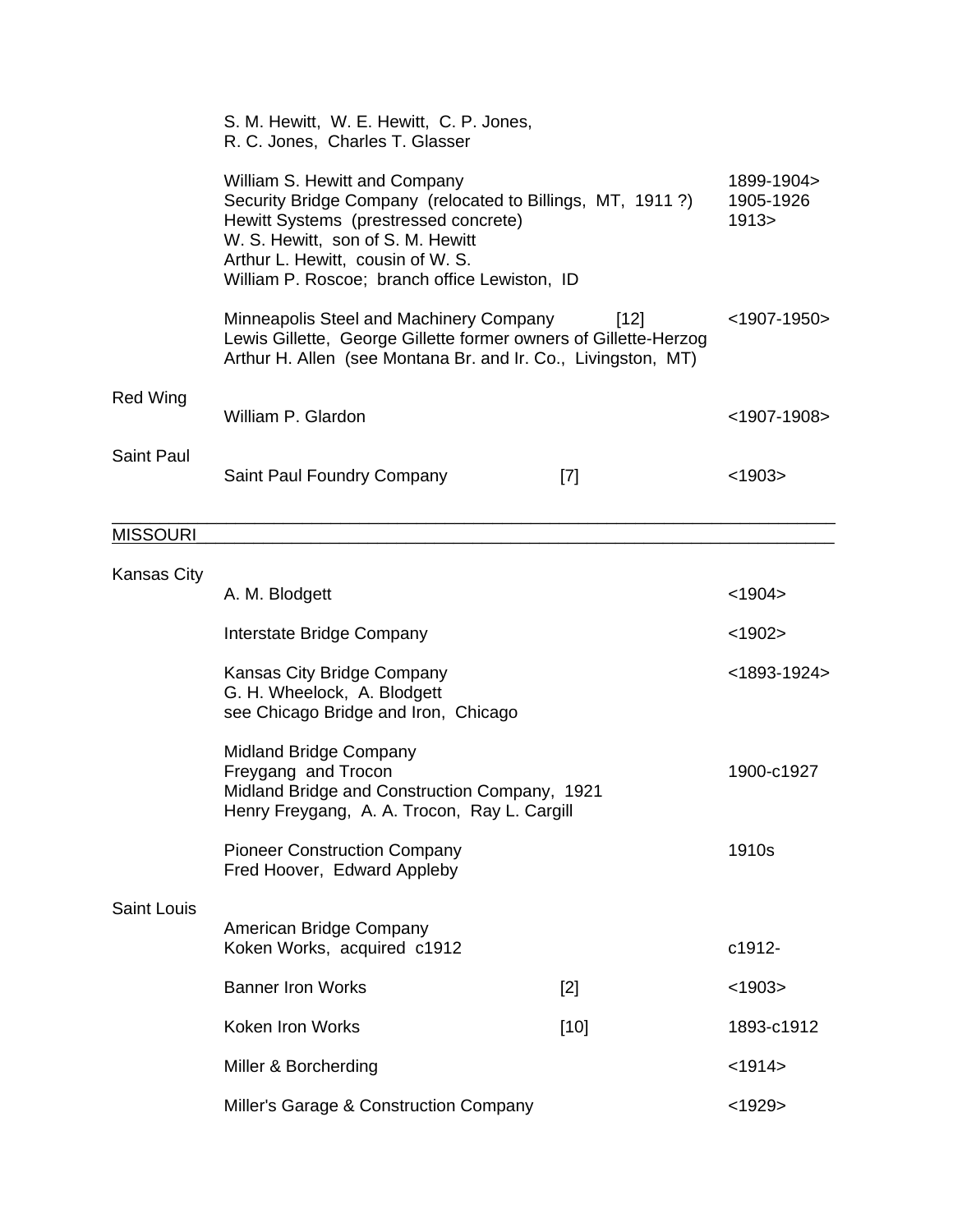|                 | Missouri Bridge & Iron Company                                                                                                                        | < 1908         |
|-----------------|-------------------------------------------------------------------------------------------------------------------------------------------------------|----------------|
|                 | South Saint Louis Iron Works (1856)<br>John Stupp<br>Stupp Brothers Bridge and Iron Company (1890) [6]<br>George Stupp, Peter Stupp, Julius Stupp     | 1880s-2005>    |
|                 | <b>Township Supply Company</b>                                                                                                                        | < 1914         |
| <b>MONTANA</b>  |                                                                                                                                                       |                |
| <b>Billings</b> | see Security Bridge Company, Minneapolis                                                                                                              |                |
| Livingston      | Montana Bridge and Iron Company<br>apparently related to Minneapolis Steel and Machinery Company<br>Arthur H. Allen, Jacob F. Sohl, Carl Christianson | 1909-1912?     |
| Missoula        | O. E. Peppard                                                                                                                                         | 1890-1916>     |
| <b>NEBRASKA</b> |                                                                                                                                                       |                |
| Lincoln         | <b>Lincoln Construction Company</b>                                                                                                                   | $<$ 1914-1915> |
| Omaha           | <b>Empire Bridge Company</b>                                                                                                                          | $<$ 1912-1913> |
|                 | <b>Omaha Structural Steel Works</b>                                                                                                                   | $<$ 1915-1919> |
|                 | <b>Pioneer Construction Company</b>                                                                                                                   | $<$ 1920-1921> |
|                 | <b>Standard Bridge Company</b>                                                                                                                        | $<$ 1908-1909> |
|                 | Western Bridge and Construction                                                                                                                       | < 1918         |
| NEW JERSEY      |                                                                                                                                                       |                |
| Aldene          | <b>Jackson Architectural Iron Works</b><br>$[-]$                                                                                                      | < 1903         |
| Hackensack      | F. R. Long and Company<br>Frank R. Long (had worked at Dean and Westbrook)                                                                            | 1896-1911      |
| Manasquan       |                                                                                                                                                       |                |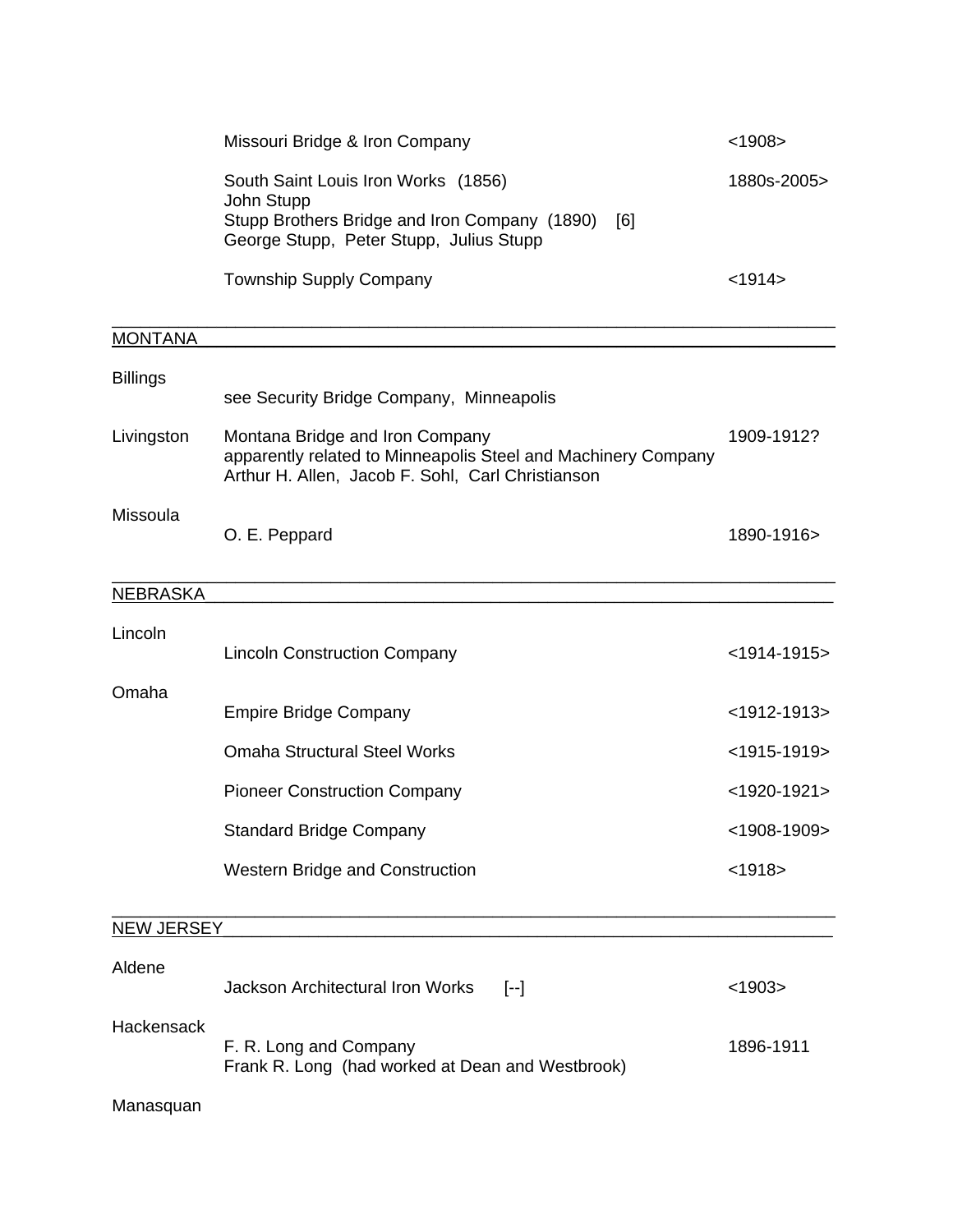|                      | New Jersey Bridge Company<br>New Jersey-West Virginia Bridge Company<br>Wyckoop, Braly<br>see Wheeling, WV                                                    | c1890-1910                |
|----------------------|---------------------------------------------------------------------------------------------------------------------------------------------------------------|---------------------------|
| <b>New Brunswick</b> | <b>Raritan Structural Steel Company</b><br>[20]<br>projected in the 1903 Directory                                                                            | c1903>                    |
| <b>New Market</b>    | Levering and Garrigues Company<br>[15]                                                                                                                        | < 1903                    |
| Paterson             | Passaic Rolling Mill (Bridge Division)<br>Passaic Steel Company, 1903<br>[60]<br>projected to increase to<br>[100]<br>Passaic Structural Steel Company, 1910s | 1876-                     |
| Trenton              | American Bridge Company<br>New Jersey Steel and Iron Works<br>[36]<br>John A. Roebling's Sons Company                                                         | 1866-1921+<br>< 1903      |
| <b>NEW YORK</b>      |                                                                                                                                                               |                           |
| Albany               | American Bridge Company<br><b>Hilton Works</b><br>[4.8]<br><b>United Construction Company</b><br>Homer R. Briggs, James R. Warr, John H. Hoff                 | 1880-c1903<br>c1902-1930s |

| <b>Buffalo</b> |                                                 |       |     |            |  |
|----------------|-------------------------------------------------|-------|-----|------------|--|
|                | American Bridge Company<br><b>Buffalo Works</b> | [7.2] |     | 1891-c1903 |  |
|                | <b>Buffalo Structural Steel Company</b>         |       | [6] | <1903>     |  |

Post & McCord Works [30] 1877-c1903

Milliken Brothers Iron Works [36] 1887-1907

Arthur H. Ketteredge, Walter R. Marden

American Bridge Company

Brooklyn (Greenpoint)

independent but associated with American Bridge Co.

moved to or second plant at Staten Island, c1906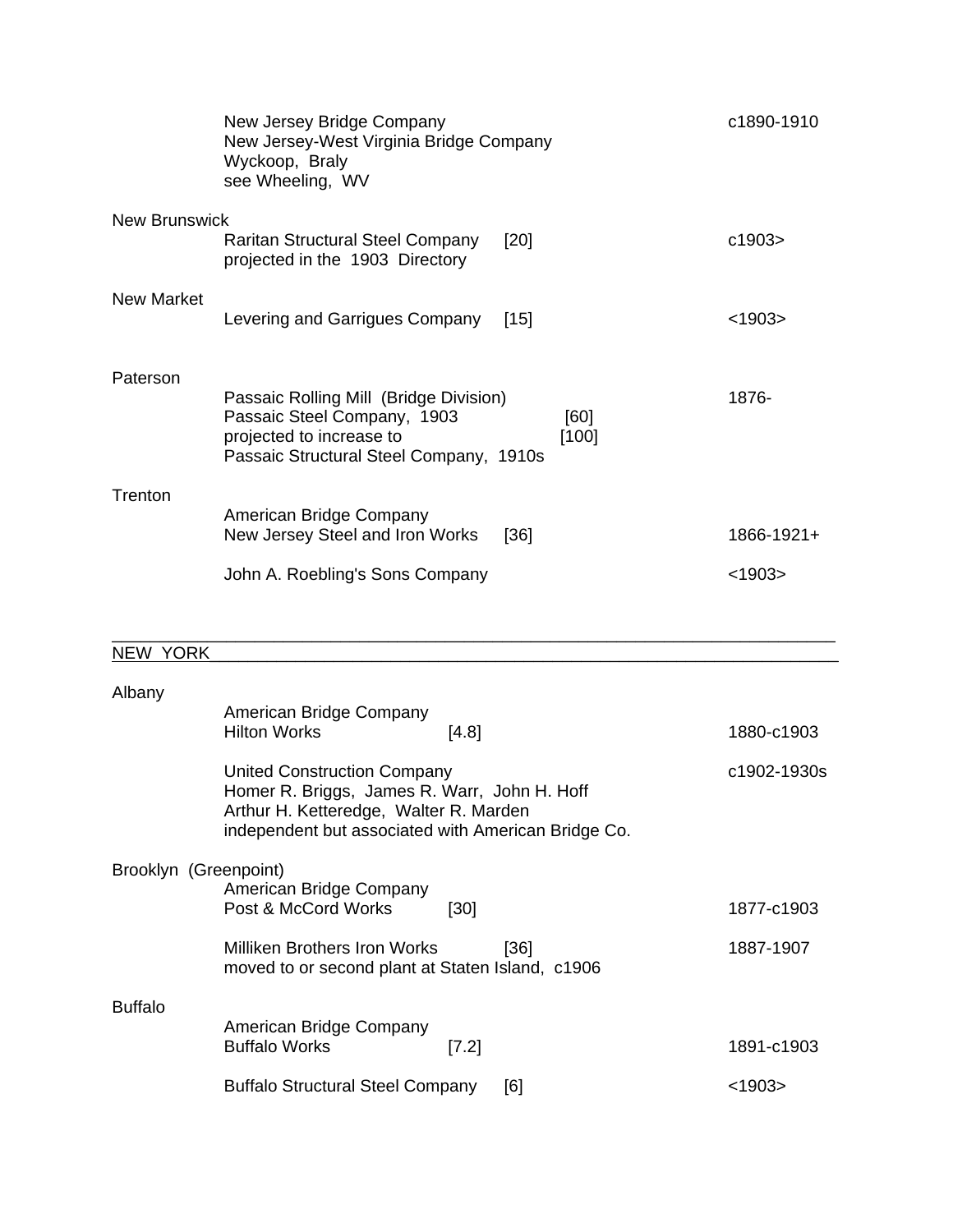|                      | Lackawanna Bridge Company<br>John W. Cowper, 1909-1915 (also see Worden-Allen,<br>Milwaukee)                                                                                                                                 |     | $<$ 1909-1919>          |
|----------------------|------------------------------------------------------------------------------------------------------------------------------------------------------------------------------------------------------------------------------|-----|-------------------------|
| Cold Spring          | <b>West Point Foundry</b><br>probably did not build bridges                                                                                                                                                                  |     | c1818-c1889             |
|                      | purchased by Cornells, c1897<br>J. B. and J. M. Cornell Company<br>[50]<br>A. Gordon Murray, Michael Blake, receivers, 1910                                                                                                  |     | 1897-1909               |
| Elmira               | Elmira Bridge Company<br>American Bridge Company [31.8]<br>Charles Kellogg, Walter Hawxhurst, Robert Grimes,<br>W. S. McCord<br>sold to American Bridge Company, 1900<br>one of American Bridge's main plants into the 1960s |     | 1889-1900<br>1900-1960+ |
| Groton               | American Bridge Company<br><b>Groton Works</b>                                                                                                                                                                               |     | 1877-1902               |
|                      | Groton Bridge Company and similar names<br>Ellery E. Colby, H. P. Colby, Frank Conger<br>sold to American Bridge Company, 1900<br>repurchased by former owners, 1902<br>Frank Conger and his brothers                        | [6] | 1877-1920               |
| Horseheads           | American Bridge Company                                                                                                                                                                                                      |     |                         |
|                      | <b>Horseheads Works</b>                                                                                                                                                                                                      |     | 1890-c1903              |
|                      | <b>Horseheads Construction Company</b><br>William L. Perkins<br>former owner(s) of Horseheads Bridge Company                                                                                                                 |     | $<$ 1917-1919>          |
| Marathon             | <b>Climax Road Machinery Company</b>                                                                                                                                                                                         |     | 1887-1913>              |
|                      | Good Roads Machinery Company                                                                                                                                                                                                 |     | c1915                   |
| <b>Montour Falls</b> | Rochester Bridge and Construction Company                                                                                                                                                                                    | [5] | < 1903                  |
| <b>New York</b>      | American Bridge Company<br>see various locations                                                                                                                                                                             |     | 1900-                   |
|                      | <b>Concrete-Steel Engineering Company</b><br>William Mueser, Edwin Thacher                                                                                                                                                   |     | 1900-1933               |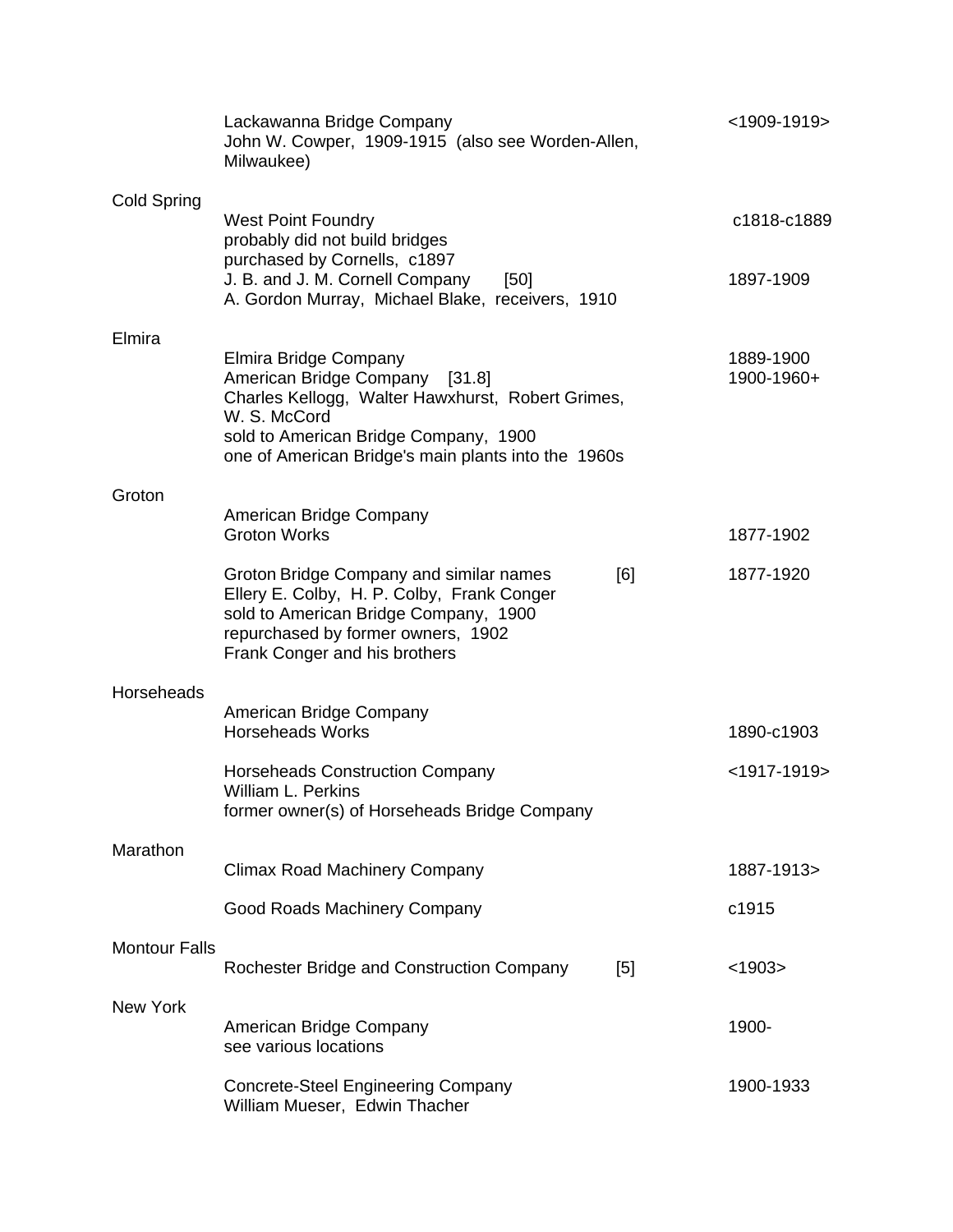|                       | consulting engineers                                                                                                                                                                                                                                                 |                     |
|-----------------------|----------------------------------------------------------------------------------------------------------------------------------------------------------------------------------------------------------------------------------------------------------------------|---------------------|
|                       | <b>Empire Bridge Company</b><br>subsidiary of American Bridge Company<br>operated the A. B. shops in New York State                                                                                                                                                  | 1900-1914           |
|                       | The Foundation Company                                                                                                                                                                                                                                               | 1902-1925>          |
|                       | <b>Hamilton &amp; Chambers</b>                                                                                                                                                                                                                                       | < 1912>             |
|                       | <b>McArthur Brothers</b>                                                                                                                                                                                                                                             |                     |
|                       | McHarg-Barton & Company<br>McHarg Company, Inc.                                                                                                                                                                                                                      | 1900s-1928<br>1928- |
|                       | <b>National Construction Company</b><br>National Construction and Equipment Company<br>E. E. McKernan, E. W. Jackson                                                                                                                                                 | $<$ c1906 $>$       |
| Owego                 | Owego Bridge Company<br>[9]<br>Ellery E. Colby and his four brothers<br>purchased by Frank Conger and his brothers, 1902<br>closed c1913-c1914; purchased by Clarence Mallery<br>and his brother Arlington, 1915; closed in 1917<br>sold to Edward S. Klausner, 1923 | 1891-c1928          |
| <b>Painted Post</b>   | Lane Bridge Company<br>$[1]$                                                                                                                                                                                                                                         | < 1903              |
| Rochester             | American Bridge Company<br><b>Rochester Works</b><br>$[7.2]$                                                                                                                                                                                                         | 1886-c1903          |
| Staten Island         | see Milliken Brothers, Brooklyn                                                                                                                                                                                                                                      |                     |
| <b>NORTH CAROLINA</b> |                                                                                                                                                                                                                                                                      |                     |
| <b>Burlington</b>     | Carolina Bridge and Steel Company<br>$[10]$                                                                                                                                                                                                                          | < 1903              |
| Charlotte             | <b>Atlantic Bridge Company</b>                                                                                                                                                                                                                                       | <1921>              |
| <b>NORTH DAKOTA</b>   |                                                                                                                                                                                                                                                                      |                     |

Fargo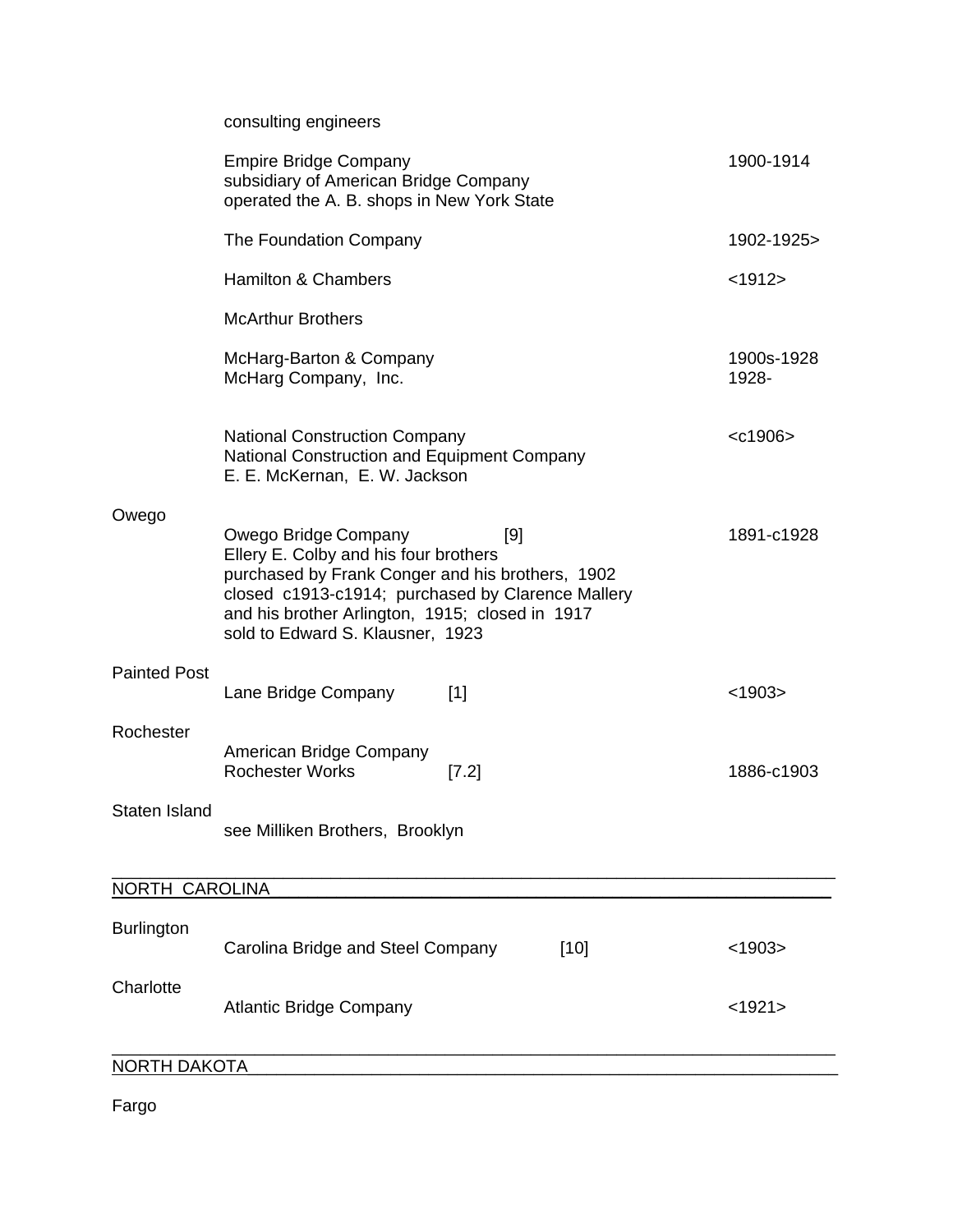|                     | Fargo Bridge and Iron Company<br>projected in the 1903 Directory                                                                                             |                   | $[ -1]$                                                                                                                                                                                                                                                                                                                                                                                                                                                                                                                                                                                                                                 | < 1903                                |
|---------------------|--------------------------------------------------------------------------------------------------------------------------------------------------------------|-------------------|-----------------------------------------------------------------------------------------------------------------------------------------------------------------------------------------------------------------------------------------------------------------------------------------------------------------------------------------------------------------------------------------------------------------------------------------------------------------------------------------------------------------------------------------------------------------------------------------------------------------------------------------|---------------------------------------|
| <b>OHIO</b>         |                                                                                                                                                              |                   |                                                                                                                                                                                                                                                                                                                                                                                                                                                                                                                                                                                                                                         |                                       |
| <b>Bellfontaine</b> | Bellfontaine Bridge and Iron Company                                                                                                                         |                   | [5]                                                                                                                                                                                                                                                                                                                                                                                                                                                                                                                                                                                                                                     | < 1903                                |
| <b>Brookville</b>   | <b>Brookville Iron Works</b><br><b>Brookville Bridge Company</b><br>Herman S. Fox                                                                            | $[1]$             |                                                                                                                                                                                                                                                                                                                                                                                                                                                                                                                                                                                                                                         | < 1903<br>< 1920                      |
| Canton              |                                                                                                                                                              |                   |                                                                                                                                                                                                                                                                                                                                                                                                                                                                                                                                                                                                                                         |                                       |
|                     | American Bridge Company<br><b>Canton Works</b><br>$[12]$                                                                                                     |                   |                                                                                                                                                                                                                                                                                                                                                                                                                                                                                                                                                                                                                                         | 1864-1903+                            |
|                     | <b>Canton Bridge Company</b><br>reorganized or incorporated, 1891                                                                                            | [5]               |                                                                                                                                                                                                                                                                                                                                                                                                                                                                                                                                                                                                                                         | 1876-1917>                            |
| Cincinnati          | Lomas Forge and Bridge Works<br><b>Brackett Bridge Company</b><br><b>Brackett Construction Company</b><br>Thomas Morris, Francis E. Morris, F J. P. Brackett | $[10]$            |                                                                                                                                                                                                                                                                                                                                                                                                                                                                                                                                                                                                                                         | 1887-1890<br>1890-1900s<br>1900s-1924 |
|                     | <b>Stewart Iron Works</b><br><b>Stewart Brothers</b>                                                                                                         | $\left[ -\right]$ |                                                                                                                                                                                                                                                                                                                                                                                                                                                                                                                                                                                                                                         | < 1903                                |
| Cleveland           |                                                                                                                                                              |                   |                                                                                                                                                                                                                                                                                                                                                                                                                                                                                                                                                                                                                                         |                                       |
|                     | Forest City Steel and Iron Company                                                                                                                           |                   | $\left[ -\right]$                                                                                                                                                                                                                                                                                                                                                                                                                                                                                                                                                                                                                       | < 1903                                |
|                     | Garry Iron and Steel Company                                                                                                                                 |                   | [5]                                                                                                                                                                                                                                                                                                                                                                                                                                                                                                                                                                                                                                     | < 1903                                |
|                     | <b>Interstate Engineering Company</b><br>projected in the 1903 Directory                                                                                     |                   | $\left[ -\right] % \begin{minipage}[b]{.45\linewidth} \centering \centerline{\includegraphics[width=0.45\linewidth]{Rm+1.png}} \centerline{\includegraphics[width=0.45\linewidth]{Rm+1.png}} \centerline{\includegraphics[width=0.45\linewidth]{Rm+1.png}} \centerline{\includegraphics[width=0.45\linewidth]{Rm+1.png}} \centerline{\includegraphics[width=0.45\linewidth]{Rm+1.png}} \centerline{\includegraphics[width=0.45\linewidth]{Rm+1.png}} \centerline{\includegraphics[width=0.45\linewidth]{Rm+1.png}} \centerline{\includegraphics[width=0.45\linewidth]{Rm+1.png}} \centerline{\includegraphics[width=0.45\linewidth]{Rm$ | < 1903                                |
|                     | King Bridge Company                                                                                                                                          |                   | $[30]$                                                                                                                                                                                                                                                                                                                                                                                                                                                                                                                                                                                                                                  | 1871-1921?                            |
|                     | National Iron and Wire Company                                                                                                                               |                   | $[4 \text{ to } 5]$                                                                                                                                                                                                                                                                                                                                                                                                                                                                                                                                                                                                                     | < 1903                                |
|                     | Variety Iron Works                                                                                                                                           |                   | $[10]$                                                                                                                                                                                                                                                                                                                                                                                                                                                                                                                                                                                                                                  | < 1903                                |
| Columbus            | American Bridge Company<br><b>Columbus Works</b><br>[4.8]                                                                                                    |                   |                                                                                                                                                                                                                                                                                                                                                                                                                                                                                                                                                                                                                                         | c1885-c1903                           |
|                     | Iron Substructure Company                                                                                                                                    | [5]               |                                                                                                                                                                                                                                                                                                                                                                                                                                                                                                                                                                                                                                         | < 1903                                |
|                     | <b>Rarig Engineering Company</b>                                                                                                                             | $[15]$            |                                                                                                                                                                                                                                                                                                                                                                                                                                                                                                                                                                                                                                         | < 1903                                |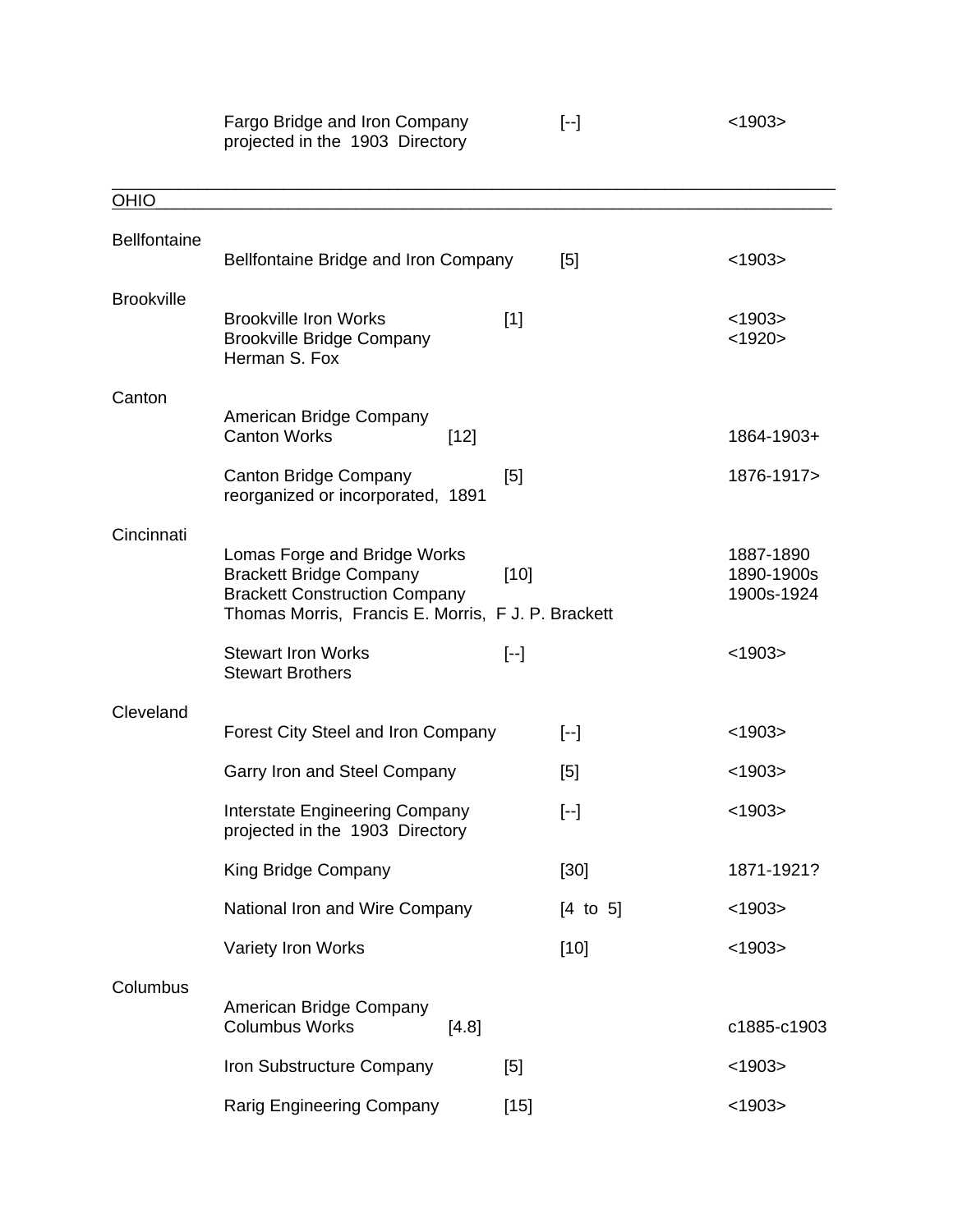| Findlay              | <b>Adams Brothers Company</b>                                                                                                                                                                                                                                                                                             | [1]               | $<$ 1903>                 |
|----------------------|---------------------------------------------------------------------------------------------------------------------------------------------------------------------------------------------------------------------------------------------------------------------------------------------------------------------------|-------------------|---------------------------|
| Kenton               | <b>Champion Iron Company</b>                                                                                                                                                                                                                                                                                              | $\left[ -\right]$ | < 1903                    |
| <b>Martins Ferry</b> | Riverside Bridge Company                                                                                                                                                                                                                                                                                                  | $[15]$            | < 1919                    |
| Massillon            | <b>Massillon Bridge Company</b><br>Joseph Davenport, 1869-<br>Andrew J. Sprague, 1881-<br>Toledo-Massillon Bridge Company, reorganized, c1905<br>T. H. Tracy, Charles A. Peckham, W. S. Stephenson<br>Massillon Bridge and Structural Company, 1909<br>became a division of Fort Pitt Bridge Works in 1930s<br>see Toledo | [8]               | 1869-1930s                |
| Mount Vernon         | Mount Vernon Bridge Company                                                                                                                                                                                                                                                                                               |                   | $<$ 1924 $>$              |
| Oregonia             | Oregonia Bridge Company                                                                                                                                                                                                                                                                                                   | [2]               | < 1903                    |
| Springfield          | Rogers Iron Company                                                                                                                                                                                                                                                                                                       | $[1]$             | < 1903                    |
| Toledo               | American Bridge Company<br><b>Toledo Works</b><br><b>Massillon Bridge Company</b><br>Toledo-Massillon Bridge Company, reorganized, c1905<br>T. H. Tracy, Charles A. Peckham, W. S. Stephenson<br>see Massillon                                                                                                            | [36]              | 1890-1903+<br>1880s-1910+ |
|                      | <b>Standard Engineering and Contracting Company</b>                                                                                                                                                                                                                                                                       |                   | 1918-1938                 |
| Wilmington           | <b>Champion Bridge Company</b><br>Robert L. Owens, Abel C. Briggs, H. H. Spain<br>after 1930 primarily other than bridges                                                                                                                                                                                                 | $[3]$             | 1872-1930                 |
| Youngstown           | American Bridge Company<br>Youngstown Works                                                                                                                                                                                                                                                                               | [14.4]            | c!889-1903+               |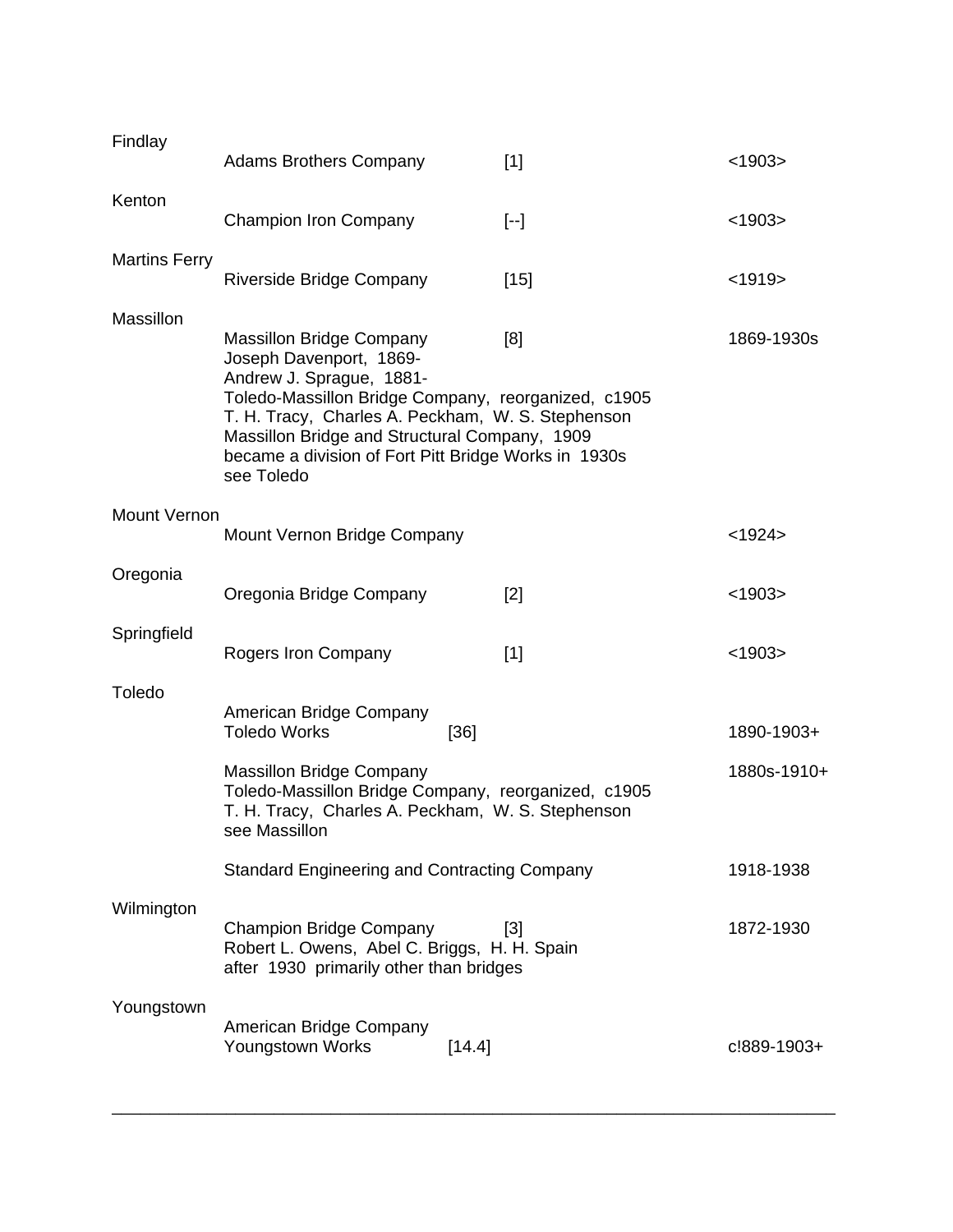| El Reno                | <b>Fox Construction Company</b><br>John W. Fox, W. C. Armstrong, A. W. Lippe                                                                                                                                                                                                                                                                  | $1911 -$                    |
|------------------------|-----------------------------------------------------------------------------------------------------------------------------------------------------------------------------------------------------------------------------------------------------------------------------------------------------------------------------------------------|-----------------------------|
| Enid                   | Southwestern Bridge and Iron Company, Enid Works<br>[1.8]<br>see Wichita (KS) Works                                                                                                                                                                                                                                                           | < 1903                      |
| <b>OREGON</b>          |                                                                                                                                                                                                                                                                                                                                               |                             |
| Portland               | Portland Bridge and Building Company<br>$[-]$                                                                                                                                                                                                                                                                                                 | < 1903                      |
| <b>PENNSYLVANIA</b>    |                                                                                                                                                                                                                                                                                                                                               |                             |
| Allegheny (Pittsburgh) | <b>Pittsburgh Steel Construction Company</b><br>$[1.5 \text{ to } 2]$                                                                                                                                                                                                                                                                         | < 1903                      |
| Allentown              | $[3]$<br><b>Allentown Rolling Mills</b>                                                                                                                                                                                                                                                                                                       | < 1903                      |
| Ambridge (Economy)     | American Bridge Company<br>Ambridge Works<br>$[180 \text{ to } 240]$                                                                                                                                                                                                                                                                          | 1903-                       |
| Athens                 | Union Bridge Company<br>[15]<br>sold to American Bridge Company, 1900<br>merger of Kellogg & Maurice, Athens, and Central<br>Bridge Company, Buffalo, NY<br>Charles Kellogg (sold his interest to Macdonald, 1887),<br>C. S. Maurice, George S. Field, Edmund Hayes,<br>Charles S. Macdonald. American Bridge dismantled<br>the plant in 1910 | 1884-1910                   |
| <b>Beaver Falls</b>    | T. (Timothy) B. White & Sons Company<br>Penn Bridge Works, Penn Bridge Company<br>$[10]$                                                                                                                                                                                                                                                      | 1868-1887<br>1887-1920s     |
| Canonsburg             | Fort Pitt Bridge Works (see Pittsburgh)                                                                                                                                                                                                                                                                                                       |                             |
| Chambersburg           | A. Buchanan                                                                                                                                                                                                                                                                                                                                   | 1909-1912                   |
|                        | Nelson & Buchanan<br>Nelson-Merydith                                                                                                                                                                                                                                                                                                          | $<$ 1901-1910><br>1907-1914 |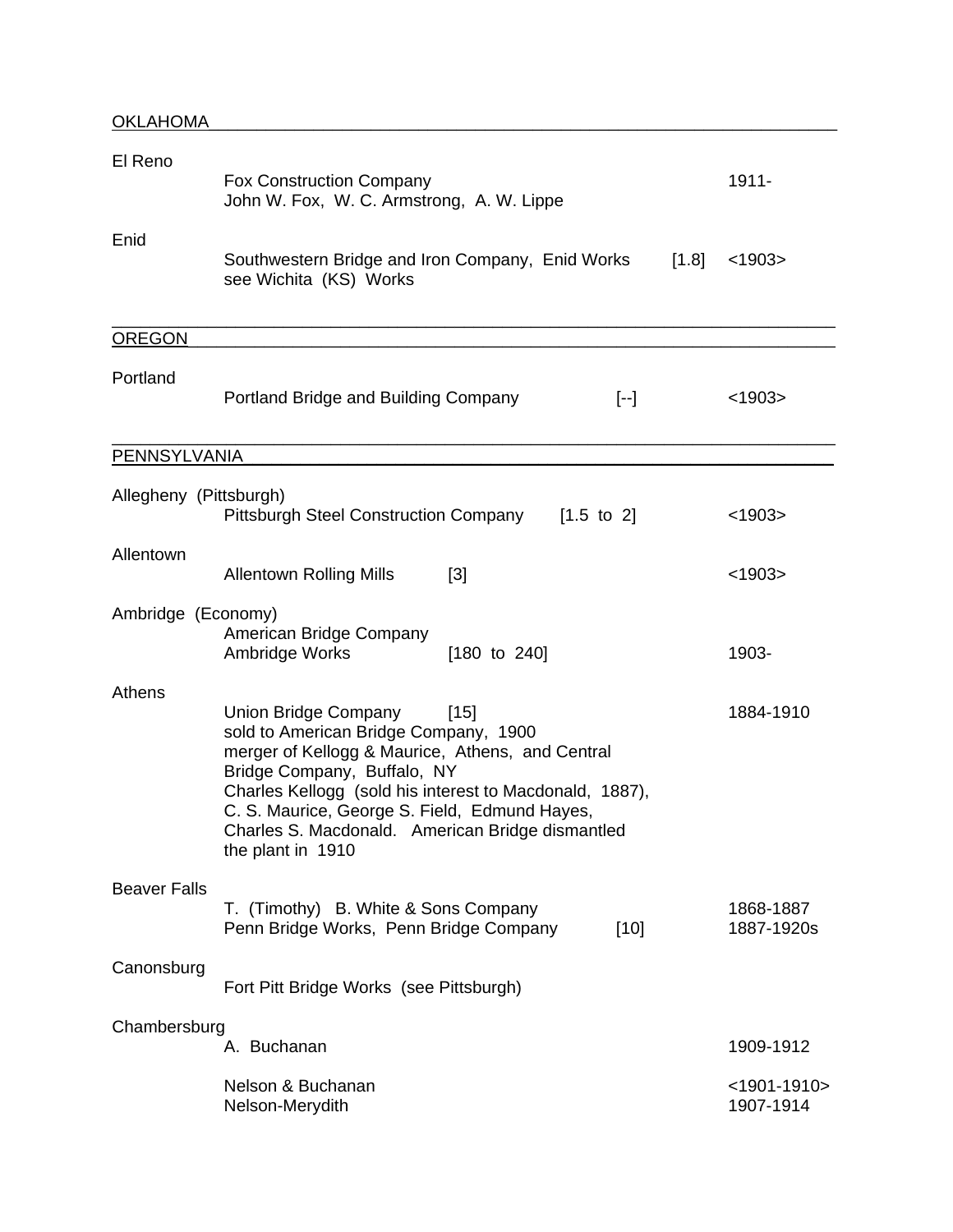|              | Gilbert & Nelson<br><b>Nelson Construction Company</b><br>agents for Pittsburg Bridge Co. prior to c1900 |        |                   |     |            |
|--------------|----------------------------------------------------------------------------------------------------------|--------|-------------------|-----|------------|
| Dallastown   | G. A. and F. M. Wagman<br>George A. Wagman, Fred M. Wagman                                               |        |                   |     | $< 1917 -$ |
| Dauphin      | Dauphin Bridge and Construction Company                                                                  |        |                   | [5] | < 1903     |
| Greensburg   | Brown-Ketcham Iron Works [30]<br>also see Indianapolis, IN                                               |        |                   |     | < 1903     |
| Homestead    | American Bridge Company<br><b>Walker Plant</b>                                                           | [16.8] |                   |     | < 1903     |
| Kenton       | <b>Champion Iron Company</b>                                                                             |        |                   |     | < 1903     |
| Pencoyd      | American Bridge Company<br>Pencoyd Works                                                                 | [84]   |                   |     | 1887-1903+ |
| Phoenixville | <b>Phoenix Bridge Works</b>                                                                              | [50]   |                   |     | 1884-1903> |
| Pittsburgh   | American Bridge Company<br><b>Keystone Works</b>                                                         | $[48]$ |                   |     | 1865-      |
|              | American Bridge Company<br>Pittsburgh Works                                                              | $[18]$ |                   |     | 1878-      |
|              | American Bridge Company<br>Schultz Works (McKees Rocks)                                                  |        | [10.8]            |     | c1890-     |
|              | American Bridge Company<br><b>Shiffler Works</b>                                                         |        | $[24]$            |     | 1870s-     |
|              | G. L. Bollinger Company                                                                                  |        | $\left[ -\right]$ |     | < 1903     |
|              | Columbia Bridge Company                                                                                  |        | $[10]$            |     | < 1903     |
|              | John Eichleay, Jr., Company                                                                              |        | [8]               |     | < 1903     |
|              | Fort Pitt Bridge Company<br>Fort Pitt Bridge Works                                                       |        | $[30]$            |     | 1896-1946+ |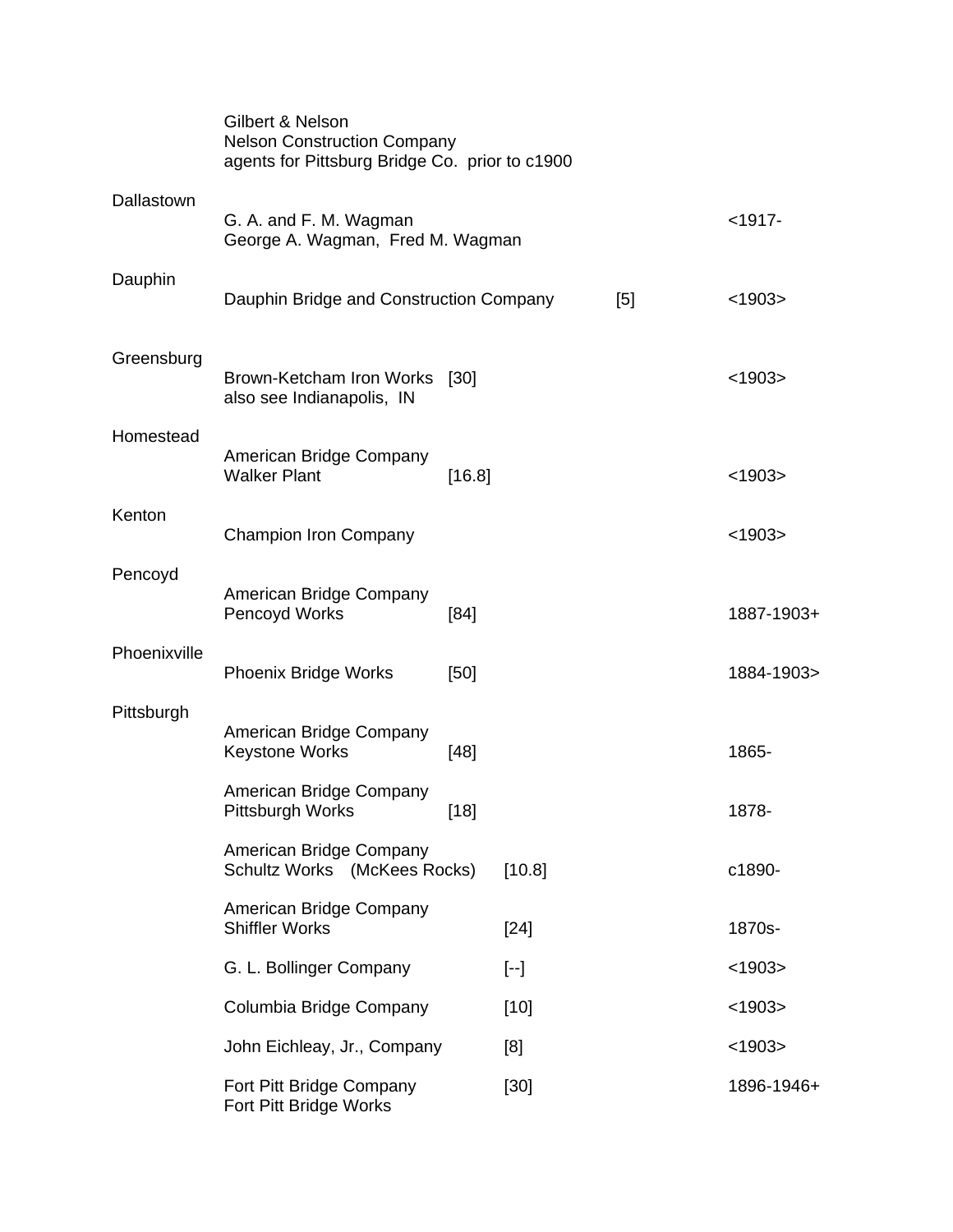|                 | purchased by Electric Welding Company, 1946                                                                   |                       |                         |
|-----------------|---------------------------------------------------------------------------------------------------------------|-----------------------|-------------------------|
|                 | Hyel & Patterson                                                                                              |                       | < 1903                  |
|                 | McClintic-Marshall Construction Company<br>Howard H. McClintic, Charles D. Marshall                           | [50]                  | 1900-1931               |
|                 | employees of Shiffler Bridge Works prior to 1900<br>sold to Bethlehem Steel in 1931<br>also see Pottstown, PA |                       |                         |
|                 | <b>Riter and Conley</b><br><b>Riter-Conley Manufacturing Company</b><br>moved to or also in Leetsdale, PA     | [100]                 | 1873-1898<br>1898-1910> |
|                 | William B. Scaife and Sons Company                                                                            | [30]                  | < 1903                  |
| Pottstown       | McClintic-Marshall (see Pittsburgh)                                                                           | $[35]$                |                         |
|                 | Lewis F. Shoemaker and Company<br>(Schuylkill Bridge Works)                                                   | $[10]$                | $<$ 1903-1930>          |
| Pottsville      | <b>Eastern Steel Company</b>                                                                                  | $[7.5]$               | < 1903                  |
| Royersford      | Keystone Structural Company                                                                                   | [6]                   | < 1903                  |
| South Bethlehem | <b>Bethlehem Steel Bridge Corporation</b>                                                                     |                       | < 1919                  |
| <b>Steelton</b> | Pennsylvania Steel Company<br>sold to Bethlehem Steel Corp., 1916                                             | $[30 \text{ to } 40]$ | c1891-1916              |
|                 | <b>Bethlehem Steel Bridge Corporation</b>                                                                     |                       | $1918$                  |
| Waynesboro      | Smith Manufacturing Company                                                                                   | $[3]$                 | < 1903                  |
| York            | National Bridge Company<br>Luten Bridge Company of York<br>Daniel B. Luten                                    |                       | 1902-1930               |
|                 | <b>York Bridge Company</b>                                                                                    | $[3]$                 | $<$ 1902-1912>          |

### TENNESSEE\_\_\_\_\_\_\_\_\_\_\_\_\_\_\_\_\_\_\_\_\_\_\_\_\_\_\_\_\_\_\_\_\_\_\_\_\_\_\_\_\_\_\_\_\_\_\_\_\_\_\_\_\_\_\_\_\_\_\_\_\_\_\_\_\_

Chattanooga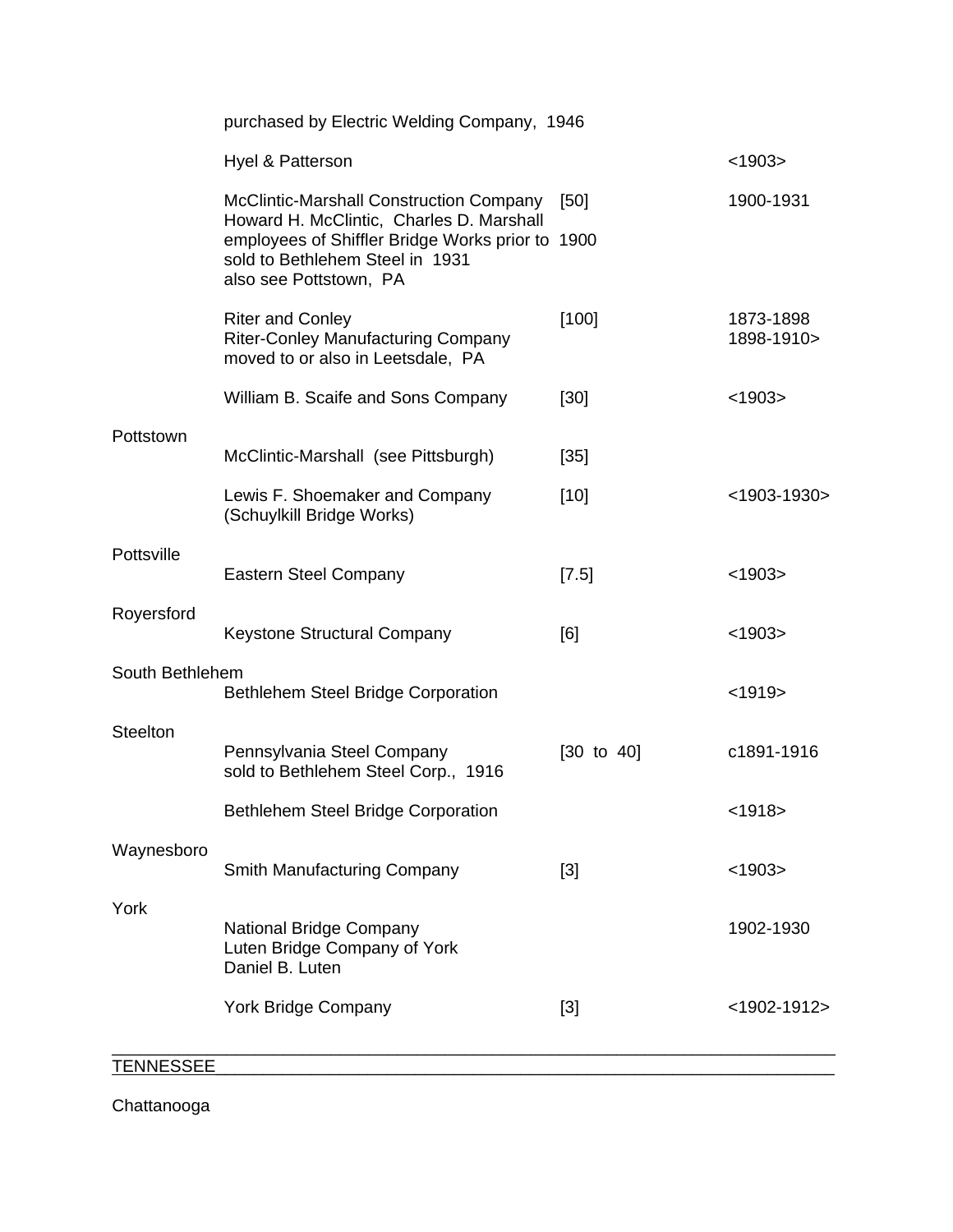|           | Chattanooga Bridge Company<br>projected in the 1903 Directory                                                                                    | $[-1]$  | < 1903     |
|-----------|--------------------------------------------------------------------------------------------------------------------------------------------------|---------|------------|
|           | <b>Converse Bridge Company</b><br>William H. Converse<br>sold to Mississippi Valley Steel Company, 1957                                          | $[2.5]$ | 1890-1957  |
| Knoxville | Luten Bridge Company<br>George Daugherty, W. H. Long, L. G. Brown<br>see York, PA                                                                |         | 1914-1922> |
| Memphis   | Virginia Bridge and Iron Company<br>see Roanoke, VA                                                                                              |         |            |
| Nashville | Nashville Bridge Company<br>Nashville Bridge and Construction Company<br>Arthur Dyer, W. T. Young, Leslie M. Ross<br>sold by Dyer family in 1969 | $[4]$   | 1902-1969+ |
|           | <b>Foster-Creighton Company</b><br>Gould Company (Louisville)<br>Foster-Creighton-Gould Company<br>Wilbur F. Creighton                           |         | < 1907     |
|           |                                                                                                                                                  |         |            |

| Dallas      |                                                                                                                                           |           |
|-------------|-------------------------------------------------------------------------------------------------------------------------------------------|-----------|
|             | <b>Austin Brothers</b>                                                                                                                    | 1908-     |
|             | <b>Austin Brothers Bridge Company</b>                                                                                                     | 1918-     |
|             | <b>Austin Bridge Company</b>                                                                                                              | 1923-     |
|             | George L. Austin, Frank E. Austin, Charles R. Moore<br>also see Atlanta<br>prior to 1908 agents for George E. King Bridge Co., Des Moines |           |
| San Antonio |                                                                                                                                           |           |
|             | <b>Alamo Construction Company</b><br>G. H. Bradford, H. L. Miller, C. G. Sheely, R. S. Dahlberg                                           | 1914-1918 |

\_\_\_\_\_\_\_\_\_\_\_\_\_\_\_\_\_\_\_\_\_\_\_\_\_\_\_\_\_\_\_\_\_\_\_\_\_\_\_\_\_\_\_\_\_\_\_\_\_\_\_\_\_\_\_\_\_\_\_\_\_\_\_\_\_\_\_\_\_\_\_\_\_\_\_\_

### VIRGINIA\_\_\_\_\_\_\_\_\_\_\_\_\_\_\_\_\_\_\_\_\_\_\_\_\_\_\_\_\_\_\_\_\_\_\_\_\_\_\_\_\_\_\_\_\_\_\_\_\_\_\_\_\_\_\_\_\_\_\_\_\_\_\_\_\_\_\_\_

| Roanoke |                                                                  |      |           |
|---------|------------------------------------------------------------------|------|-----------|
|         | Virginia Bridge and Iron Company<br>offices Atlanta, Little Rock | [10] | 1889-1951 |
|         | became part of American Bridge, 1951                             |      |           |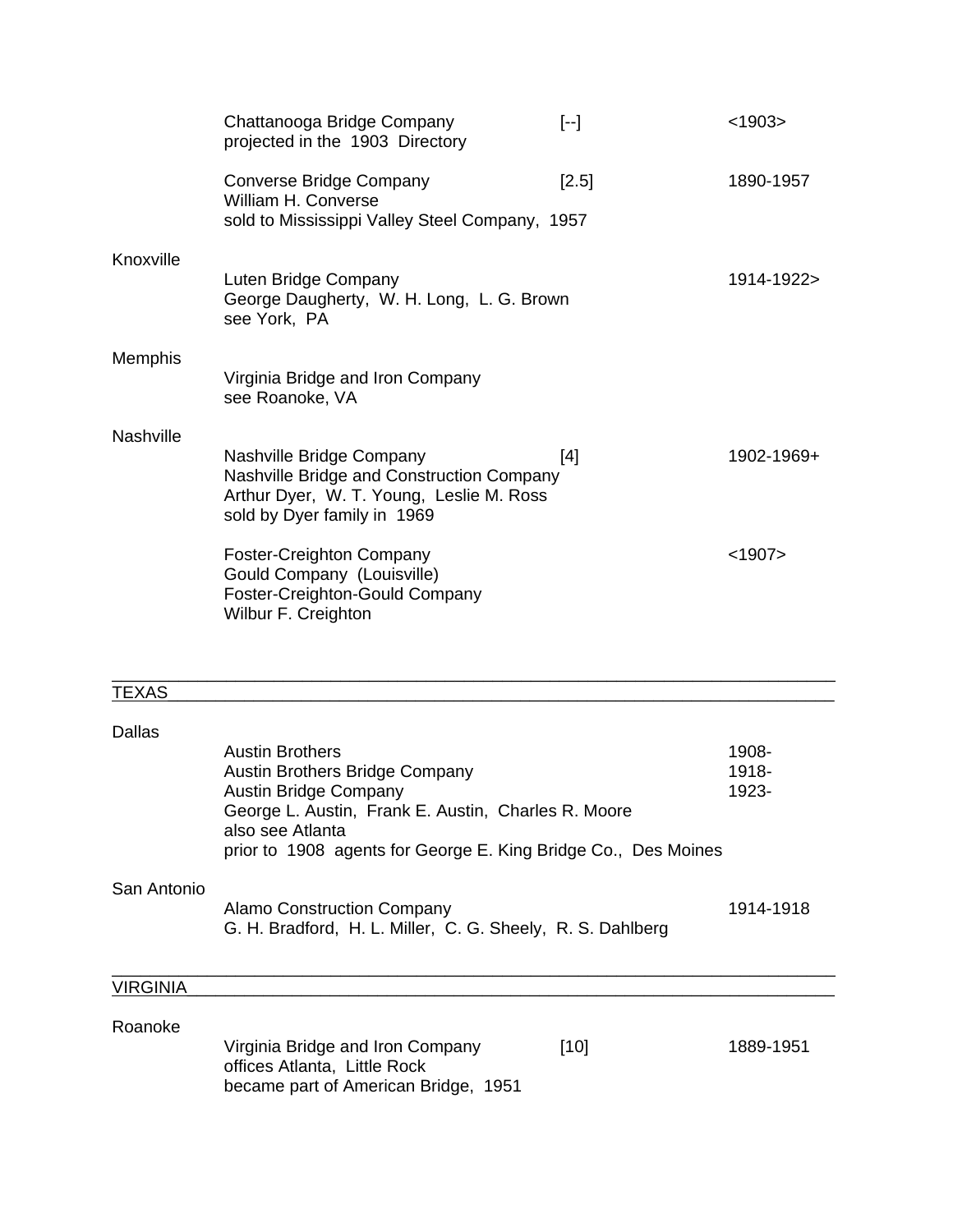| <b>WASHINGTON</b>    |                                                                                                                                         |                   |                    |
|----------------------|-----------------------------------------------------------------------------------------------------------------------------------------|-------------------|--------------------|
| <b>Seattle</b>       | <b>Puget Sound Bridge and Dredging Company</b>                                                                                          | $[-]$             | < 1903             |
| <b>WEST VIRGINIA</b> |                                                                                                                                         |                   |                    |
|                      |                                                                                                                                         |                   |                    |
| Clarksburg           | Concrete Steel Bridge Company<br>Frank D. McEnteer                                                                                      |                   | 1912-1931          |
| Glennova (Wheeling)  | West Virginia Bridge and Construction Company<br>see Manasquan, NJ                                                                      | $[10]$            | 1894-1906?         |
| <b>WISCONSIN</b>     |                                                                                                                                         |                   |                    |
|                      |                                                                                                                                         |                   |                    |
| LaCrosse             | LaCrosse Bridge and Steel Company                                                                                                       | $\left[ -\right]$ | < 1903             |
| Lowell               | E. Kunert Manufacturing Company<br>Dornfeld-Kunert Company                                                                              |                   | 1883-<br>1903-1915 |
| Milwaukee            |                                                                                                                                         |                   |                    |
|                      | American Bridge Company<br><b>Milwaukee Works</b><br>$[12]$                                                                             |                   | 1891-1903+         |
|                      | Milwaukee Steel Structural Company<br>Milwaukee Bridge Company, 1903<br>Christopher Stark, Conrad Trimborn,<br>Max W. Nohl, F. W. Moore |                   | 1902-1961          |
|                      | Wisconsin Bridge and Iron Company                                                                                                       | $[15]$            | < 1903             |
|                      | Worden-Allen Company<br>John W. Cowper, 1909-1915 (also see Lackawanna<br>Bridge Co., Buffalo, NY)                                      |                   | 1902-              |
| Waukesha             | The Modern Structural Steel Company<br>P. E. Ryan, Mable Granger, W. P. Sawyer, George Harding                                          | $[10]$            | 1900-1924          |
| Wausau               | <b>Wausau Iron Works</b><br>Tony Heinzen, John Heinzen, Fred W. Krause                                                                  |                   | 1910-1984          |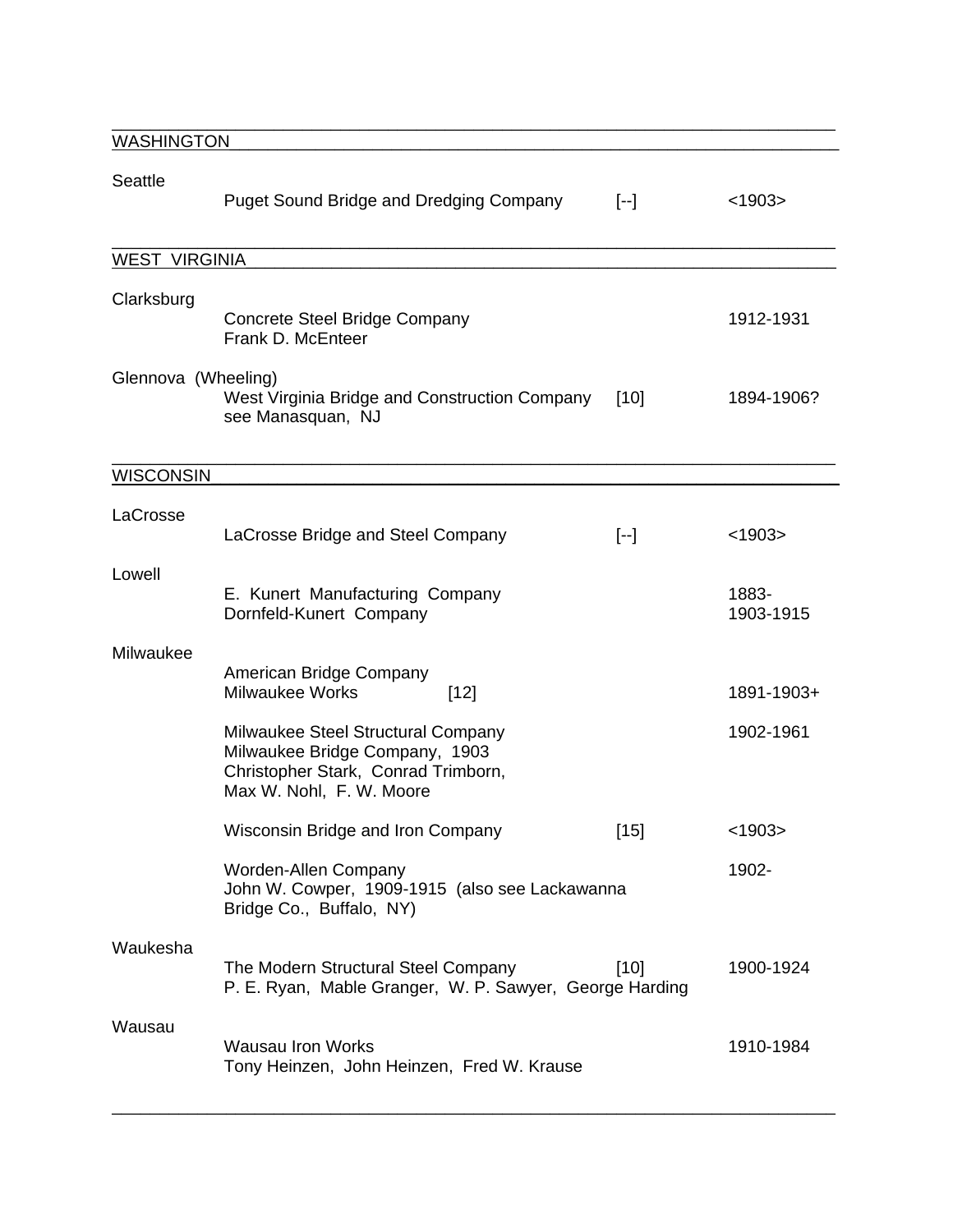Sheridan

Gregg and Stout Bridge Company **Example 2014-1915** <1914-1915> Jack Gregg

## **CANADA**

| <b>MAINTOBA</b>           |                                                                   |                |
|---------------------------|-------------------------------------------------------------------|----------------|
| Winnipeg                  | Manitoba Bridge and Iron Works<br>James A. Counter, Hugh B. Lyall | < 1920         |
| <b>ONTARIO</b>            |                                                                   |                |
| Hamilton                  | <b>Hamilton Bridge Company</b>                                    | 1872-1984      |
| <b>Sault Sainte Marie</b> | Algoma Steel Bridge Company                                       | $<$ 1909-1910> |
| Toronto                   | Dominion Bridge Company, see Montreal                             |                |
|                           | <b>Ontario Bridge Company</b>                                     | 1907-1958      |
| Windsor (Walkerville)     | Canadian Bridge Company                                           | <1907-1953>    |
| <b>QUEBEC</b>             |                                                                   |                |
| Montreal (Lachine)        | Dominion Bridge Company<br>Phelps Johnson, George H. Duggan       | 1882-1982>     |
| Montreal                  | Saint Lawrence Bridge Company<br>Phelps Johnson, George H. Duggan | 1911-1919>?    |